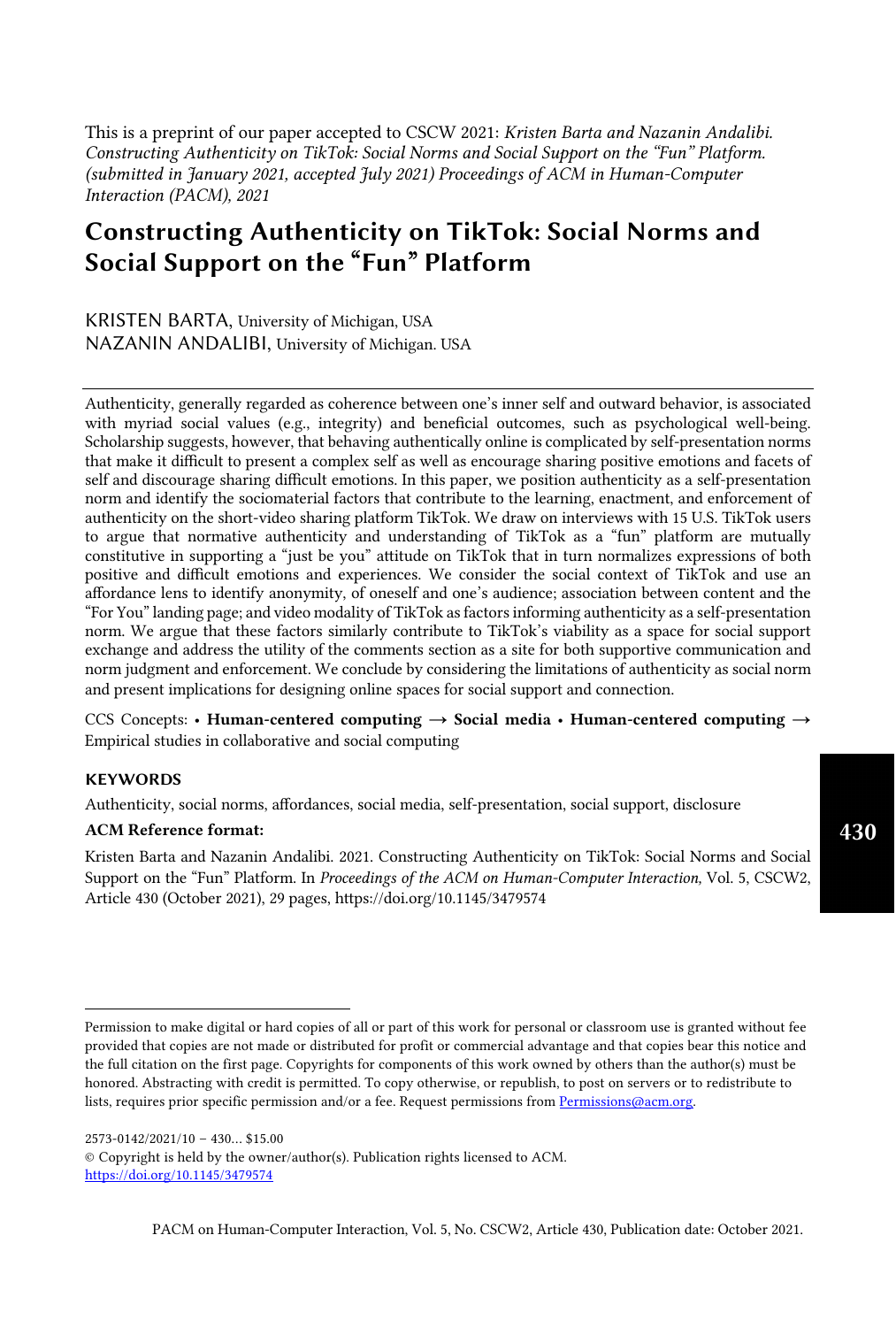# 1 INTRODUCTION

"To thine own self be true," spoken by Polonius in Shakespeare's *Hamlet*, is perhaps one of the better-known assertions of the value of authenticity in modern memory. The proverb underscores the importance of acting authentically, of behaving in accordance with one's own values and beliefs for avoiding self-deception and disingenuous relationships with others, and aligns authenticity with social values such as honesty and integrity. Since before Shakespeare's time, through to our contemporary moment, philosophers and social theorists have grappled with the question of self—what it is, how it is formed, and how the self exists within society. These investigations have yielded a conceptualization of authenticity as the process(es) through which an individual comes to recognize and understand one's self, including beliefs and desires, make peace with one's self, and behave in such a way that not only aligns with one's chosen self but also upholds broader social values, such as morality (cf. [45]). Prior research has also suggested that authenticity is associated with factors such as self-esteem and psychological well-being [68]. In this sense, behaving authentically in one's daily life potentially facilitates both individual and societal benefits.

As social media continues to become embedded into daily life for millions of individuals worldwide, the question of how to authentically present oneself across online and offline spaces has similarly captured scholarly attention. Scholars have noted the ways that sociality and the self become distributed across social media and other communication channels [52], [78], and investigated associations between online authenticity and well-being [20], [64]. Research has also, however, emphasized the social aspects of authenticity on social media [55], [59] and questioned the ability to enact authenticity on social media [33]; phenomenon such as social positivity bias, or the pressure to post only "highlights" of oneself and experiences [76], and other norms for self-presentation (e.g., appearing attractive or popular; [87]) complicate social media users' abilities to present themselves as complex, sometimes contradictory, and emotional beings composed of myriad identities that speak to social positions, roles, dispositions, and other facets of self.

In this paper, aligned with [33], [75], we conceptualize authenticity on social media as a socially constructed norm and explore how it is enactment on social media in a United States context; to do so we take TikTok as our site of inquiry. Used in China since 2016 under the name Douyin, TikTok exploded in popularity in the U.S. in 2020. As of August 2020, the app reported about 100 million monthly active users in the U.S., an increase of almost 800% since January. An estimated 60% of monthly users in the U.S. are between 16 and 24 years old [65, 89]; consequently, TikTok is largely shaped by and reflective of youth culture [44]. TikTok shares many features with other social media sites, such as user profiles, followers, customizable usernames, user-generated content, and interaction between users (e.g., likes, comments, and features like "duets" that allow one to duplicate and interact with others' content [15]). Yet, a defining feature of TikTok is the "For You" page as a landing site. When users open the app, they are immediately directed to a scrolling feed of content, typically from users they do not already follow, that has been algorithmically selected based on factors such as user interactions with content and accounts (e.g., liked videos, followed accounts, and posted videos), video information (e.g., sounds, hashtags, and how much of a video a user watched), and device or account settings (e.g., language, country setting) [39], [69]. Content is video-based, with most posts consisting of a video, 15-60 seconds in duration, with music, voiceover, or other "sounds" (i.e., recorded audio to accompany videos), and often conveys "goofiness" and mundanity [44].

Because TikTok is relatively new, compared to other prominent social media platforms, and because of its unique features the implications of the platform are still unfolding. Zhu et al. [90] have remarked on the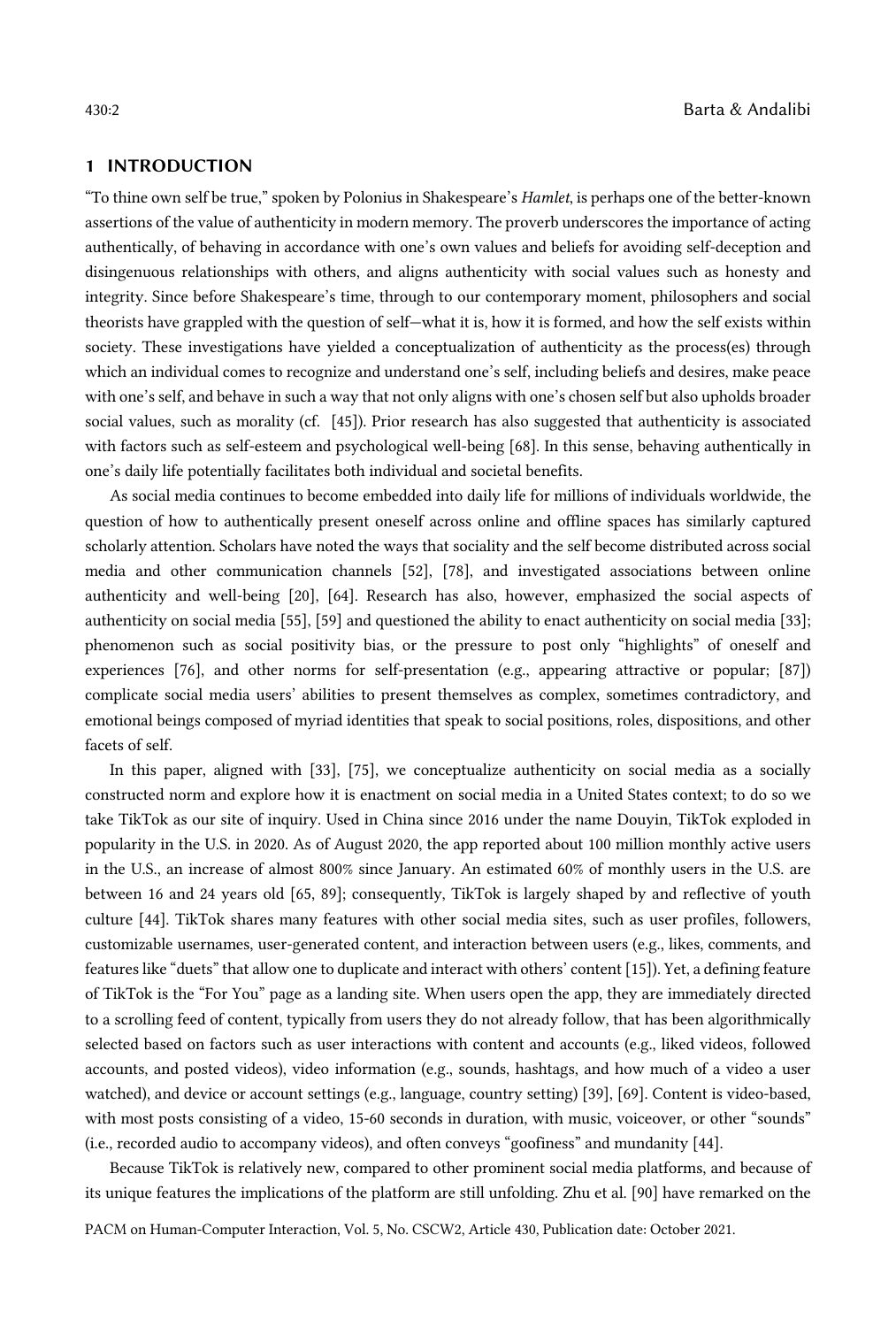potential of TikTok as a tool for disseminating public health information, and suggest that the short-video modality of the platform is effective in both providing information and in stimulating a sense of shared emotion between the message sender and recipient. Weimann and Masri [81] note the potential of TikTok to host hate and extremism. The present study views the site's unique affordances (i.e., association between content, perceived anonymity in a highly visual context), range of content shared on the platform (i.e., from health to extremist to goofy), apparently captive audience, and TikTok's relative novelty as making it an ideal site through which to consider social norm development on social media through a sociotechnical lens.

Social norms, or "jointly negotiated rules for social behavior" [17] are formed and enforced through interaction with the members of a social group. On social media, both user behavior (e.g., likes, comments) as well as the materiality of the platform, such as policies, features and affordances, and modality of content, influence the social context from which norms arise [80]. In this paper, we use an affordance lens [18], [22] to identify sociomaterial factors that contribute to the construction, learning, and enactment of authenticity as norm on TikTok.

We draw on interviews with U.S.-based TikTok users to examine how authenticity is enacted on the site. We argue that the perception of TikTok as a "fun" space for relating goofy, quirky, and everyday experiences as well as affordances (i.e., perceived anonymity and association) of platform features (i.e., "For You" page, video modality) and policies (i.e., pseudonymous usernames, multiple accounts), contribute to perceptions of "authentic" content as normalized and valued by TikTok users. We suggest that the perceived anonymity of one's audience and self, in combination with a platform algorithm that prioritizes association between users based on proximity of interest or experience, promotes social acceptance and adoption of a "just be you" attitude that in turn supports authenticity as a self-presentation norm. We present evidence that expressions of difficult emotions and experiences, as well as positive ones, are socially accepted on TikTok, and posit that displays of emotional "rawness" fall within the bounds of normative authenticity. We then provide insights on the comments section as a site of norm validation and judgment. We argue that authenticity on TikTok appears to describe both "unfiltered" content and more selective presentation of a *partial* but *still* authentic self. We conclude by reflecting on the implications of authenticity as norm on TikTok for designing sociotechnical spaces to encourage emotional expression and social support exchange. These interactions between social and material factors carry implications for designing supportive and compassionate social media spaces; we reflect on some of these possibilities and identify areas for further research. Despite the potential benefits of normative authenticity on social media, we are cognizant of the likely limitations of these benefits; artifacts such as social media are inherently political [83] and can perpetuate marginalization of already marginalized identities, as has also been observed on TikTok [12], [43], [56]. In this exploratory paper, we may only speculate, but conclude with discussion of the limits and unintended consequences of normative authenticity on social media.

# 2 LITERATURE REVIEW

To situate authenticity as a social norm that influences emotional expression on social media, we first define social norms in the context of self-presentation and connect this definition to current understandings of authenticity on social media. We then present affordances as a lens for understanding the sociomaterial influences on norm development and perpetuation and review the literature on association and anonymity as potentially salient to authenticity on TikTok. We then connect these social and material factors to speculate as to the potential effects of normative authenticity on TikTok as a space for social support.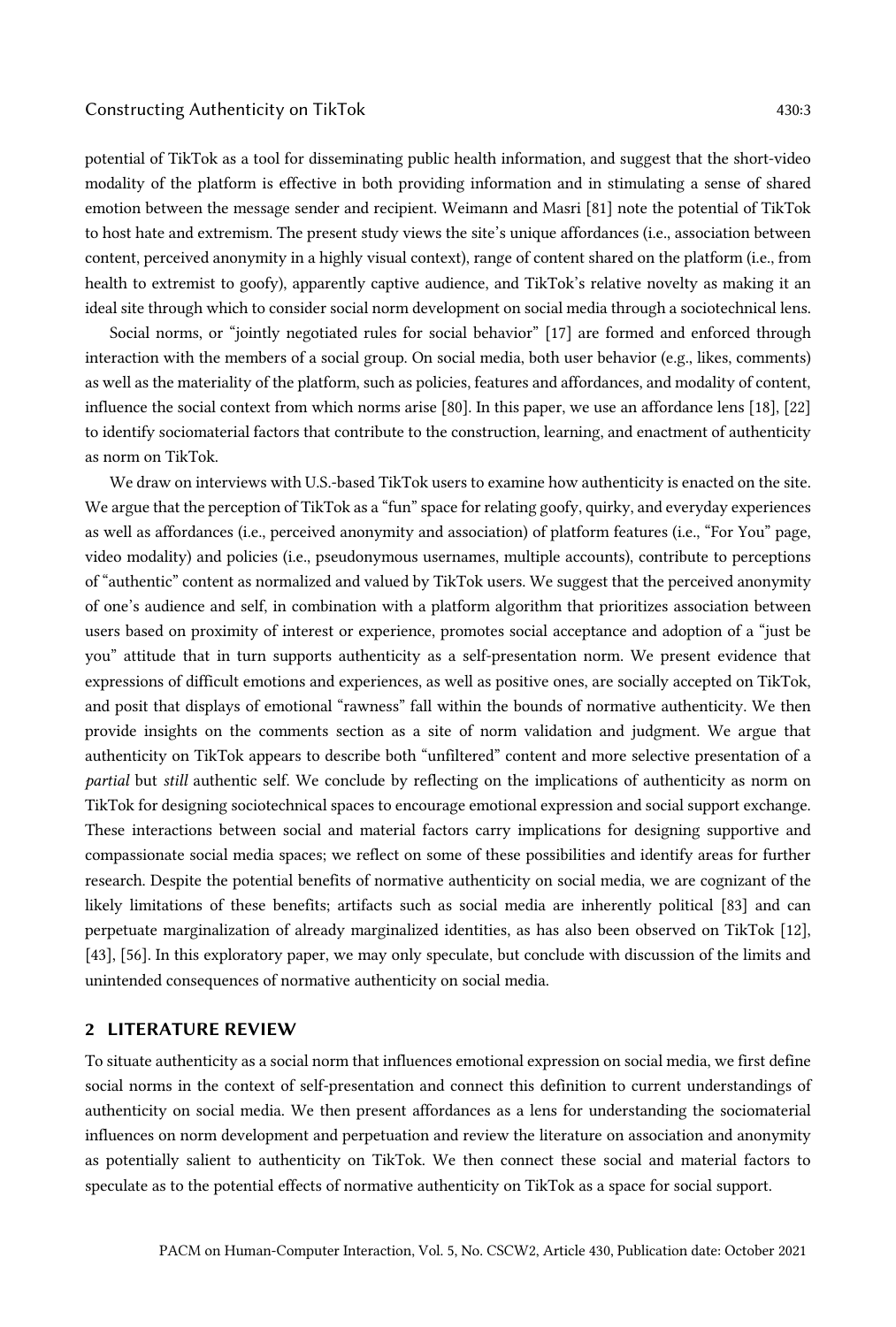# 2.1 Social norms

A norm refers to a pattern of behavior, acknowledged by members of a group, that "bounds acceptable behavior" [40]. Norms are socially constructed [62], which is to say they are informed by other standards of conduct, such as codified rules, social values, and material constraints [88] and collectively established by a group's members. On social media, factors such as privacy settings, how users connect (e.g., following mechanisms), and modality of content (e.g., video, text) inform the creation of platform norms [80], including self-presentation and emotional expression norms. Norms may vary across platforms [57], [88] due to differing configurations of user demographics, use motivations, and available features [75]. Individuals may observe interactions between other network members to discern norms prior to becoming active on a platform [3], [13], [46]. For example, when deciding how to engage with social media posts about difficult emotions or stigmatizing experiences, people tend to observe and assess others' engagements with the posts [2]. Observing norms in action may be advantageous, as self-presentation and interaction norms are socially enforced; norm violation may be met with sanctions such as confrontation from an/other platform user(s) or loss of use privileges [57].

Broadly, social media norms for self-presentation often involve presenting oneself in a positive light, contributing to a perceived social positivity bias in which positive self-expression and content is more common and receives more interaction from others than negative self-expressions [24], [64], [76]. For instance, Yau and Reich [87] found that appearing interesting, likeable, and attractive were powerful selfpresentation norms for adolescent social media users. As such, more specific norms, informed by user characteristics and other factors, may contribute to, uphold, and reinforce a positivity bias on a given platform.

An outcome of positivity bias is a perception, reinforced through affirmation and validation (or lack thereof) from other social media users, that expressions of negative or difficult emotions are inappropriate for social media [37]. In particular, negative self-disclosures may be deemed inappropriate for public, undirected (i.e., not targeted at anyone in particular) communication on social media [53], and less visible channels, such as private messages, may be deemed more appropriate for sharing difficult and intense emotions [11]. For example, individuals experiencing distress and stigma find platforms like Facebook, where they are connected to people they know (not strangers) and identified by their names, as a site on which sharing difficult emotional experiences is outside the norm [1]. Certain platforms may also be perceived as more appropriate spaces for difficult emotions than others [5], [54]. In a survey of Dutch social media users, for instance, Waterloo et al. [80] suggest that users perceive negative expressions as more appropriate on platforms like WhatsApp and Twitter than on platforms like Facebook and Instagram. Despite variance across platforms, the presence of positivity bias across social media spaces requires users to implement strategies for expressing difficult emotions.

When context determines the propriety of feelings, expressions of divergent feelings must be altered to "fit" the context [42]. For instance, the popularity of "finstas" (a portmanteau of "Insta" and "fake"), secondary Instagram accounts often reserved for smaller, more selective/deliberate audiences and less polished content [77], [88], may be indicative of the pressure to present positively and offer one strategy for circumventing this perceived expectation. The use of humor as a form of expression offers another strategy for managing the appropriateness of negative expressions. That is, humor may "mitigate the gravity of negative emotions" [86] and make negative expressions both less likely to be sanctioned and more palatable to other users. Humorous content, such as memes, may also provide a means of expression on stigmatized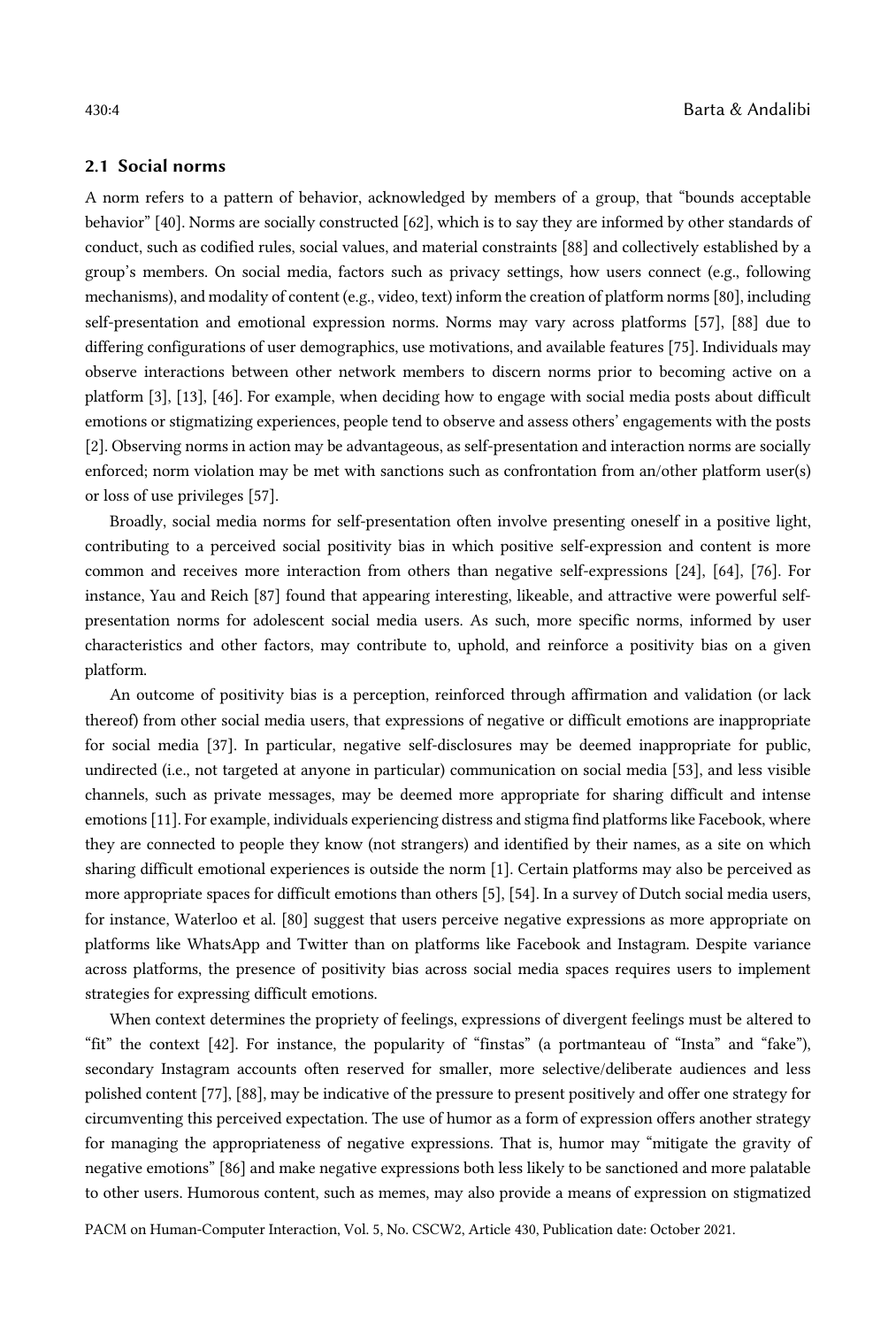these aspects in the analysis we present in this paper.

topics, such as mental health [7], [36]. Through similar mechanisms, humor may undercut a pressure to present a curated self and allow a more socially acceptable way of authentically declaring "look I'm a real person, my life is a mess too" [19]. Thus, how people present difficult emotions, via humor or other strategies, in addition to where (i.e., platform), may affect whether such emotional expressions are perceived by others

In the following sections, we define authenticity before considering the material affordances, such as discursive anonymity, and features, such as modality, of TikTok that, as we will show in our analysis, further shape authenticity as a self-presentational norm.

as authentic. This background and the presence of humous content on TikTok informed our attention to

# 2.2 Authenticity

Scholars trace authenticity's conceptual roots back to philosophers such as Socrates [45], though its modern origins are often credited to Heidegger and existentialism [34]. Such philosophical orientations position authenticity as at once individually and socially determined, and as ultimately affirming social values (e.g., integrity, honesty, morality). Simply stated, authenticity may be defined as "unobstructed operation" of one's true self [45], or "accurate" self-presentation [10], yet these succinct encapsulations smooth over myriad dimensions and sociality influential to understanding authenticity in online contexts. "Self" has also been variously defined (cf. [50]), though here we understand it to mean how one thinks of oneself. We draw on an adjacent construct, self-concept, to position self as referring to the many identities, roles, beliefs, and values that compose an individual (e.g., I am a woman, I am a teacher, I am kind; [49]). What is deemed authentic (and how it is judged) is informed by the identity or aspect of self in question [38], [58].

Psychologists view authenticity as involving interactions between one's experience, self-awareness, and behaviors [8], [84]. Agreement across these dimensions (e.g., behaving in accordance with one's beliefs and values) is thought to increase feelings of authenticity. Understood as such, authenticity may correlate with outcomes such as psychological well-being and self-esteem [20], [64]. However, Jongman-Sereno and Leary [41] have questioned the relationship between authenticity and well-being and argued that inconsistent conceptualizations of authenticity may lead to operationalizations that confound authenticity with similar variables, such as honesty. Hardt [34] also notes that behaving authentically, or in accordance with one's own intrinsic beliefs, requires freedom and may mean acting against dominant social mores. There may thus be limits to authenticity when positioned as unilaterally beneficial, as one may encounter tension between acting as one's true self and the limits of social propriety. Self-assessment of authenticity may be complicated by the fact that knowing oneself (i.e., self-awareness) and identifying intrinsic beliefs may be rather difficult [82], or even painful [45]. Thus, understood as a psychological term, whether authenticity is always desirable or even discernable is debatable [41].

In online contexts, authenticity is similarly conceptualized as multidimensional, but is likened to *performing* authenticity. As Gaden and Dumitrica [26] observe, on social media, "the 'authentic' self appears to be a process of witty narration of an inner personality made available for subsequent consumption by the audience." Gilpin, Palazzolo, and Brody [27] similarly emphasize performance and define authenticity in the context of online political engagement as a performance in which one appears credible (authority), reliable and genuine (identity), forthcoming (transparency), and open to interaction with others such as political constituents (engagement). Understood as performance, the outcomes associated with online authenticity may differ from those identified in psychological perspectives. Reinecke and Trepte [64], for instance, have questioned the association between authentic self-presentation on social media and well-being, given the aforementioned social positivity bias observable in many online spaces, and related associations, such as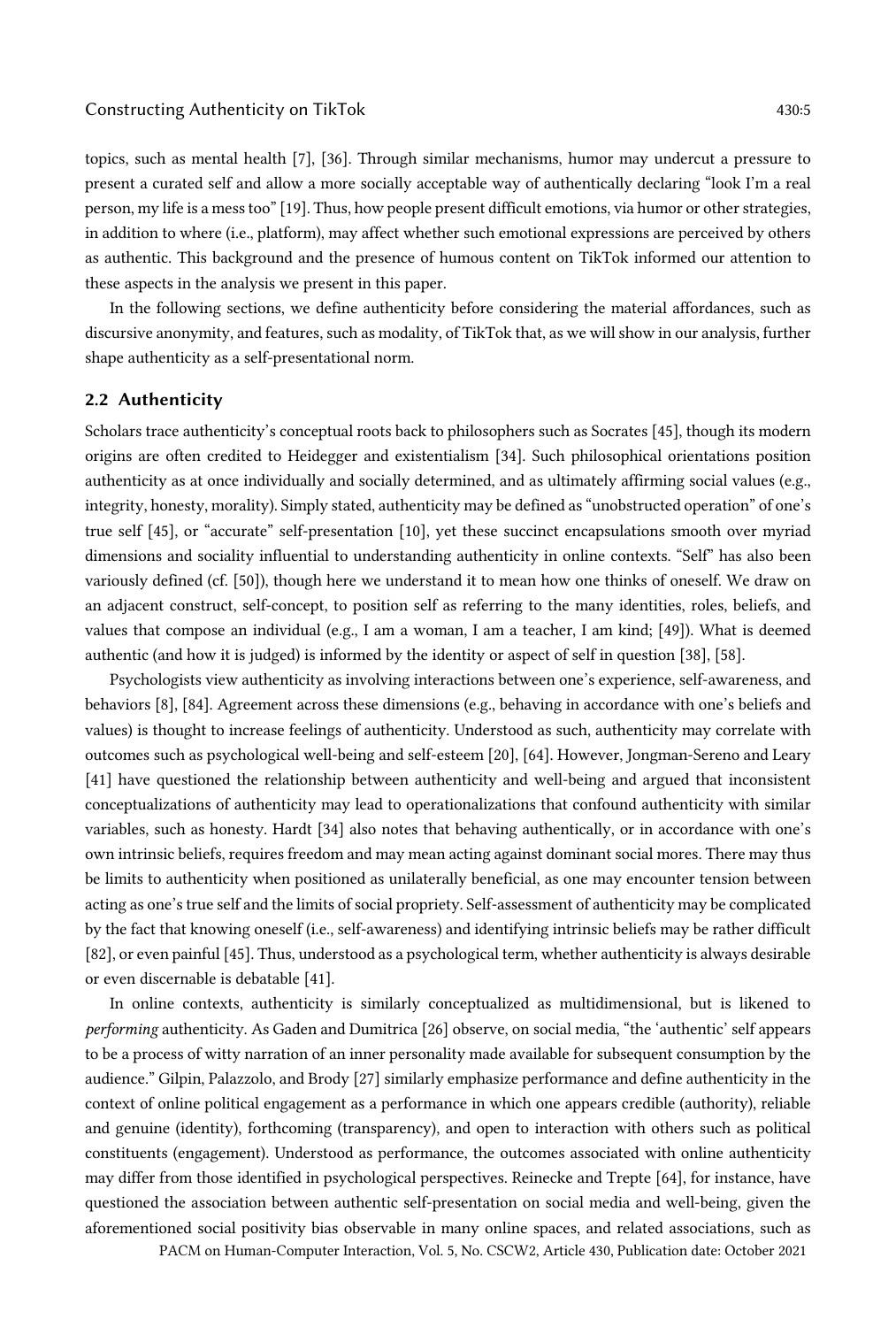that between social comparison and self-esteem (e.g., [79]). In other words, authentic self-presentation on social media may benefit the well-being of those who already experience higher levels of well-being or selfesteem, as they have less of a need to express difficult emotions [64]. While social comparison certainly exists offline (cf. [23]), online spaces may concentrate and amplify expressions of personal success in a way that exacerbates both perceived social positivity and maladaptive comparison.

Authenticity on social media may thus be better understood as an attribute of self-presentation, which, like norms, is shaped through interaction with the affordances and audience(s) of a particular platform [33], [55]. Indeed, previous works emphasize that online authenticity is "dependent on subjective evaluation by participants or observers" [27] and that the ability to create and determine authenticity "does not only reside in encoders or creators, but also in decoders or interpreters" [59], underscoring the role of audience and audience responses (e.g., comments) in determining authenticity [55]. It thus follows that, as authenticity itself is socially constructed, authenticity may also be informed (i.e., amplified or constrained) by other selfpresentation norms of a given social media platform. In a comparison of Facebook and Last.fm, for instance, Uski and Lampinen [75] note that "being real," a value shared by users in both spaces, was bounded and qualified by other self-presentation norms, such that "being real" required not oversharing and not seeking attention through profile updates. As previously mentioned, TikTok's user base is reputed to be quite young, and content on TikTok is often understood as "goofy" [44]. These social factors and perceptions have the potential to shape norms for self-presentation on TikTok, including authenticity. We explore these factors in our eventual analysis.

We thus consider authenticity as aligned with scholars such as Uski and Lampinen [75] and Haimson and Hoffmann [33], the latter of whom position authenticity as a socially constructed, artificial category, in which effortless yet sincere presentations of self that conform to the expectations of an audience as well as the context of expression (i.e., social media) are read as authentic by onlookers (e.g., networked others). Given the socially constructed nature of both authenticity and social norms, we ask:

RQ1: How is the self-presentation norm of authenticity learned, enacted, and enforced by users on TikTok?

# 2.3 Affordances

We use an affordance lens to better understand the role of platform materiality in shaping authenticity as a TikTok norm. We define affordances as the abilities that arise from interactions between users, their goals, and features of social media, and which enable or constrain behavior [22]. Affordances are not social media features themselves, nor behavioral outcomes, but rather abilities of a technology (or social media feature) that an actor perceives as relevant to their behavioral goals (e.g., a rock may be used as a hammer or as a paperweight, depending on the situation). Affordances are also variable [22] and graduated, such that technologies, as artifacts, may demand as well as allow, discourage as well as refuse, a behavior [18]. Treem and Leonardi [74] argue that persistence, editability, visibility, and association may be especially pertinent to facilitating communication among work team members; these affordances may vary depending on factors such as an actor's perception of a technology's abilities, the actor's communication needs, and cultural (or institutional) norms surrounding technology use [18]. As such, like norms, affordances are dependent on context.

In examining TikTok's affordances and their role in shaping norms of authenticity, we explore relationships between affordances as well as the outcomes affordances facilitate, such as emotional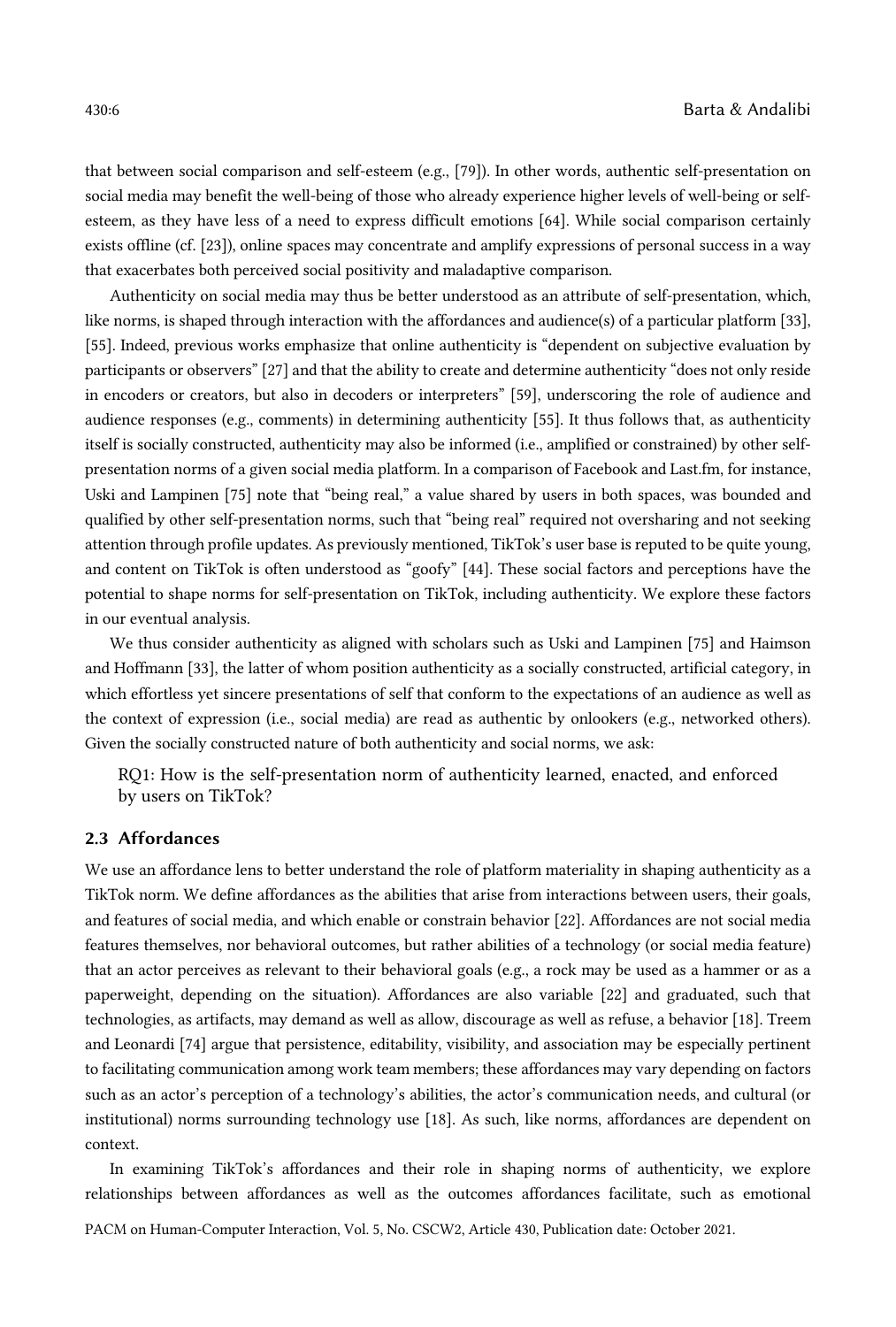### Constructing Authenticity on TikTok 430:7  $\frac{430}{7}$

expression and social support. Given our framing of authenticity as a social norm, in which norms are socially constructed, as well as our interest in emotional expression and social support, we emphasize affordances that directly affect social interaction: association and anonymity. That is, while other affordances certainly have social dimensions (the permanence and searchability of content may adversely affect a friendship, for example), we view association and anonymity as directly related to what one shares about oneself and with whom it is shared, which has implications for authenticity.

#### *2.3.1 Association*

Association, defined as connections between users, users and content, or content and content [74], describes one way that user networks become solidified on social media. Association between users varies by platform, though can generally be thought of as either reciprocated (as on Facebook, where users must mutually agree to be connected as "friends") or unreciprocated (as with followers on Twitter) by design. Features such as follower lists can also indicate connections between users [21]. Most platforms afford association between content and users, in that content often bears the creator's username or can be found otherwise connected to a user's profile/account. Hashtags on Twitter afford association between pieces of content, in that tagged content (e.g., a tweet tagged #MeToo) will appear in search results, thus associating content with that hashtag and suggesting that similarly tagged posts may be topically related.

TikTok similarly affords association between users, users and content, and content and content. Unlike other platforms, however, association between users may not be the primary mechanism for delivering content. For example, on Facebook, one's "feed" is primarily content shared by established "friends," other users to whom one is reciprocally connected. On TikTok, association between users as a means for providing content appears secondary to algorithmic determination of association between content and content. That is, TikTok's "For You" landing page draws on user data to suggest content that is, ostensibly, thematically proximate to other content liked or interacted with by that user [39]. In other words, it is not necessary to establish connections with other users on TikTok in order to receive content from other users. While building a network is certainly an option (opposite the "For You" page is a "Following" page), the "For You" page as default landing page encourages users to interact with content and build networks based on affinity and similarity of content, rather than promoting users who may be connected to others in one's network (e.g., suggested connections). In this way, association afforded by TikTok appears to function differently from many other social media spaces and may affect the way that self-presentation norms are developed and circulated on the platform—an aspect we explore in this study. Further, as we address in 2.4, encouraging connection on the basis of similarity may have implications for social support processes.

#### *2.3.2 Anonymity*

In communication theory, anonymity is understood in terms of awareness of the source of a message and may be defined as the degree to which a message source is perceived to be unknown [6]. Technology scholars, however, are quick to note that perceived anonymity (i.e., feeling as if one is unidentified/fiable) differs from "true" anonymity, as trace data such as IP addresses and other information collected by internet service systems makes identification possible [25]. Anonymity is thus variable and dependent upon contextual factors such as audience (e.g., the author of a comment may be anonymous to another forum user, but not to a forum moderator). Anonymity is multidimensional, comprised of discursive anonymity and visual anonymity [67]. Discursive anonymity aligns with Anonymous' [6] definition of anonymity as lacking attribution to a source, whereas visual anonymity refers to a lack of visual representation, such as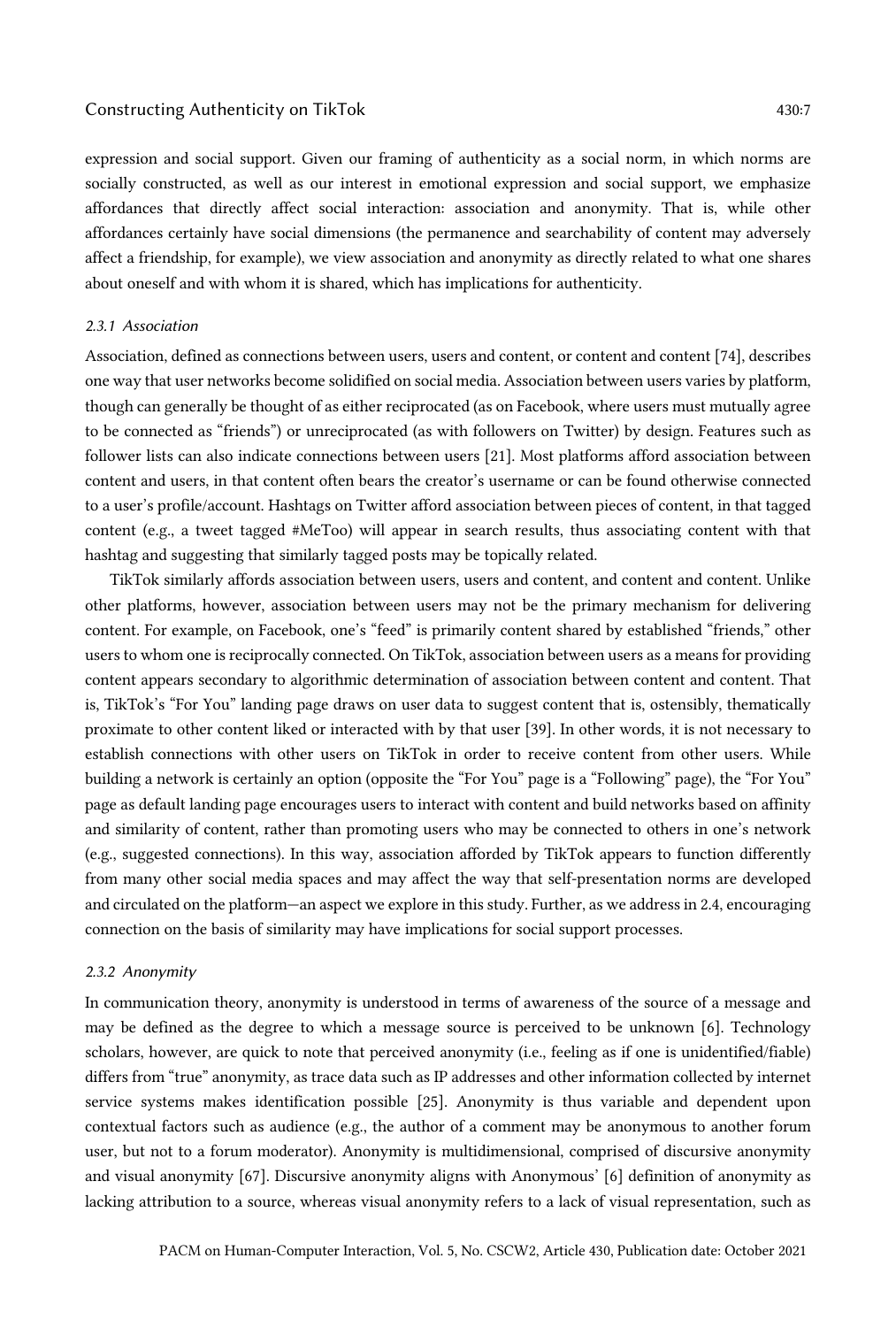through photographs [63]. These forms of anonymity are also variable, as certain identity cues (e.g., legal name) may be more "identifying" in isolation than others (e.g., location) [6], [63].

Similar to Instagram, TikTok emphasizes visuality by virtue of its content modality; to create a post on Instagram, a user must include an image, and to create a TikTok, a user must include video of some kind. This emphasis on visuality makes maintaining visual anonymity on TikTok more complex than on other platforms (e.g., Reddit which is primarily text-based and pseudonymous). While it is indeed possible for a user to post videos that do not disclose their visual identity, many users do present themselves in content. Consequently, the visual aspect of TikTok complicates what it means to be anonymous on the platform, and challenges expectations informed by anonymity, such as disinhibited communication and emotional expression [5], [72].

Disinhibited communication is a potential outcome of anonymity on social media. The disinhibition effect describes the behavioral phenomenon of people speaking and acting in online spaces in ways that they ordinarily would not in face-to-face contexts [72]. A mechanism informing this effect is reduced risk associated with anonymous communication [5], [20]; that is, disinhibited but identified communication may result in consequences (e.g., employment termination) in a way not possible with anonymous communication. Disinhibition supports both beneficial behaviors, such as disclosure and social support exchange [5], and detrimental behaviors, such as harassment and trolling [72]. Discursive and visual anonymity, as factors contributing to disinhibition [69], may be especially relevant in computer-mediated communication contexts [37]. Indeed, TikTok poses an intriguing case regarding these dimensions, as the platform affords discursive anonymity through features and policies that automatically-generate random usernames on account creation and allow customizable, pseudonymous usernames, as well as multiple accounts, yet is highly visual in that the modality of content is almost exclusively short video. Visual anonymity may also be asymmetrical on TikTok, in that video creators and commenters may have differing levels of discursive and visual anonymity, which potentially complicates how disinhibition manifests on the platform.

Scholarship that explores the effects of visual anonymity on disclosure and disinhibition is growing. In an analysis of blog content, Hollenbaugh and Everett [37] found that visual identification of bloggers, such as a representative photograph, was positively associated with disclosure, meaning that the more identifiable one was, the more information one shared on the blog. This seemingly contradicts the predicted effects of online disinhibition [72], though the authors suggest that "visual cues may go beyond simply identifying someone to instead constituting an important component of self-disclosure overall" [37], and call for further scrutiny of visual anonymity as contributing to disinhibition. Visual presence may also afford a different range of cues through which to self-disclose or signal identity without compromising discursive anonymity. This may be especially impactful in the context of enacting authenticity on TikTok, as video and photographs ostensibly provide visual proof of events and emotions [32], [70].

In sections 2.3–2.3.2 above, we have connected association and anonymity as affordances to features and policies of TikTok, such as the "For You" page, pseudonymous usernames, and video modality. These material factors contribute to TikTok's social context, which informs social norm development, but in and of themselves do not determine norms. We thus ask:

RQ2: How do the material features and affordances of TikTok inform authenticity degrees as a norm on TikTok?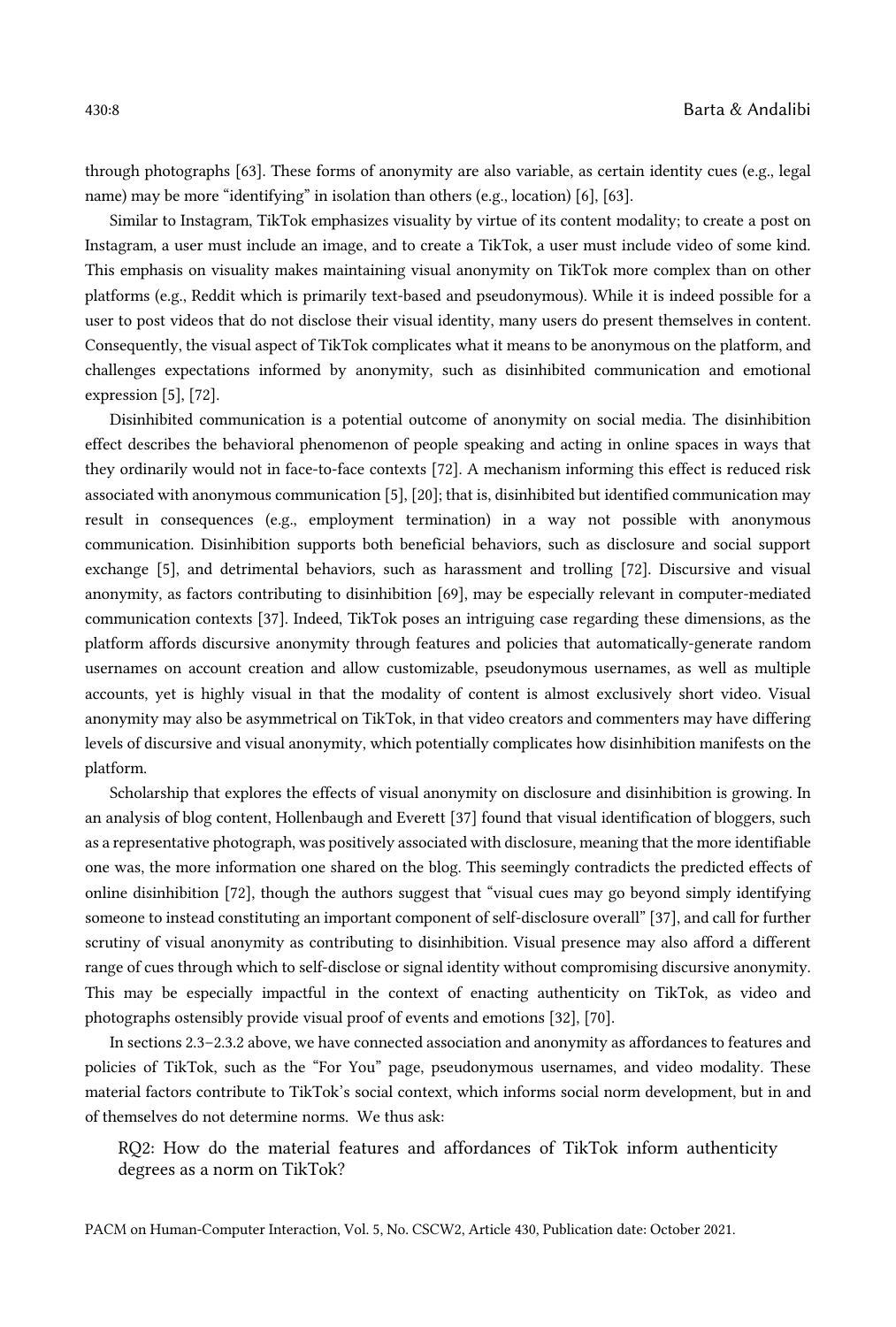### 2.4 Social Support and Affordances

As affordances are variable and dependent on context, the outcomes supported by association and anonymity are similarly multiple. In this section, we define supportive communication before highlighting how association between content and discursive anonymity may potentially facilitate social support solicitation on social media, in addition to normative authenticity and difficult emotional expression, as previously discussed. We define social support broadly as "the things people say and do for one another" [29], and use supportive communication as a lens through which to understand such actions. Supportive communication emphasizes verbal and nonverbal messages intended to communicate assistance to others in need of aid [14], and as such is applicable to an online communication context. In addition to comments, paralinguistic digital affordances (PDAs), such as likes and favorites, may communicate support or validation [16], [66]; consequently, comments and other user interactions on TikTok may be impactful for both communicating support as well as for validating or sanctioning content as adhering to/deviating from normative authenticity.

Like acceptable emotional expression, the efficacy or amount of support PDAs communicate may differ across platforms due to factors such as audience and support provider [35]. Indeed, "significant others" (as used by Thoits [73], similar to Granovetter's [30] strong ties) and experientially similar others may offer different forms of support that may be efficacious in differing contexts; broadly speaking, significant others may facilitate a sense of importance (or "mattering" to someone) and self-worth, while experientially similar others may provide empathic understanding and validation of experience/reaction [73]. In a formal support context with experientially similar others, such as online Al-Anon meetings, mechanisms underlying supportive communication may include fostering a sense of belonging in seeing similarity in others' experiences, reconstructing one's self-concept, and contributing resources or other steps for recovery [47]. Relatedly, individuals seeking support on social media tend to have unique expectations about receiving support from significant others compared to anonymous sympathetic strangers, where anticipations of received support shape support seeking decisions [1]. Such findings suggest that association between users based on similarity of interests or experience, as is the case on TikTok, might facilitate support exchange, but that remains to be known. Additionally, anonymity afforded by online spaces may facilitate both disclosure of sensitive information, as previously discussed, and supportive responses to disclosure, in a way that does not necessarily amplify negative disinhibition such as harassment or trolling [5].

The above reviewed literature illustrates the theoretical connections among affordances (such as association and perceived anonymity), normative authenticity, emotional expression, and social support. Given the potential for affordances such as anonymity and association to facilitate multiple outcomes, such as emotional expression and social support, we ask, as our final RQ:

RQ3: What does the construction of authenticity on TikTok teach us about how to design social media spaces to facilitate the sharing of both positive and difficult emotions for social support solicitation and provision purposes?

# 3 METHODS

We conducted semi-structured interviews (N=15) with self-identified frequent TikTok users. A recruitment service was used to identify potential participants and administer a screening survey. The survey was used to identify individuals who met minimum eligibility requirements: have used the TikTok app for at least six months, use TikTok at least once a day, live in the U.S., and be at least 18 years of age at the time of the survey. A total of 284 responses were recorded, of which 257 met the eligibility criteria. We invited 27 survey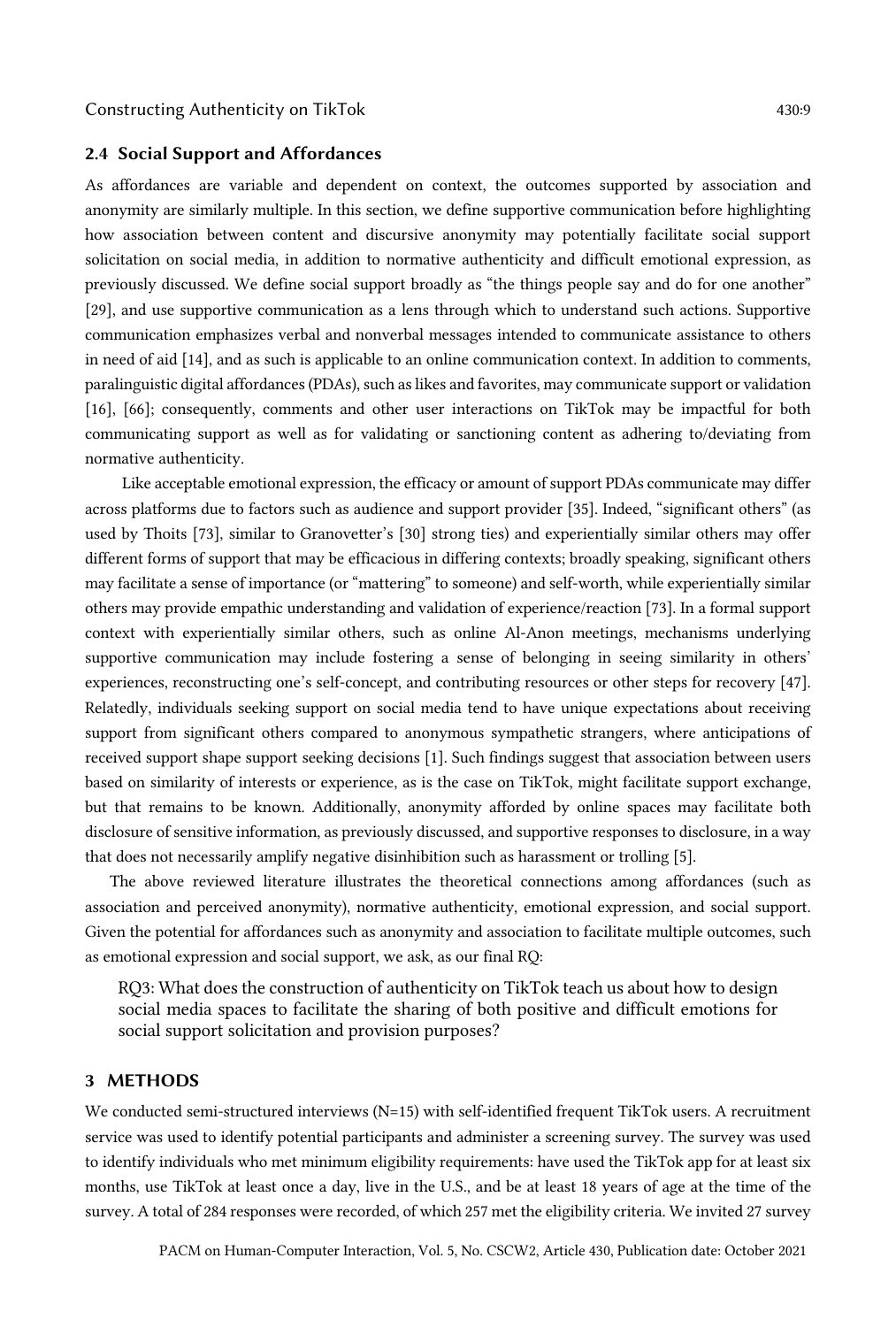respondents to participate in interviews and completed interviews with 15 individuals. Participants were selected and invited based on their responses to survey questions; we prioritized participants whose responses we felt suggested the potential for rich data. For example, participants whose survey responses included details and variety in terms of experiences using TikTok were prioritized over those with vague responses. Additionally, we purposefully selected participants to provide a range of perspectives along dimensions of race, gender, sexuality, and age in the final sample. As is common in qualitative research, saturation of themes informed the final sample size [28]. We obtained informed consent from all interview participants. Participants were offered \$20 gift cards as compensation. The university IRB approved the study design.

In interviews, we asked participants about their TikTok usage habits, including production and consumption of content; understanding and conceptualization of the app; navigating the functionalities of the app, including how they sought out content; and perceptions of the algorithm and recommendation mechanisms of TikTok. We conducted all interviews via Zoom's video/audio calling services; we invited participants to have the app open during interviews to more accurately relate their experiences and how they made sense of them or to provide examples where possible. We recorded and transcribed all interviews. Interviews lasted an average of 75 minutes, ranging from 48 to 107 minutes, depending on participant responses.

| Participant     | Age | Gender | Sexuality        | Race/Ethnicity    | Education        |
|-----------------|-----|--------|------------------|-------------------|------------------|
| P1              | 21  | Female | Bisexual         | Black             | Some College     |
| P <sub>2</sub>  | 23  | Female | Straight         | Black             | Some College     |
| P <sub>3</sub>  | 36  | Female | Bisexual         | White             | Some College     |
| P <sub>4</sub>  | 44  | Female | Heterosexual     | Black             | Undergraduate    |
| P <sub>5</sub>  | 42  | Male   | Straight         | White             | Postgraduate     |
| P6              | 26  | Male   | Gay/Queer        | Hispanic/Latino   | Some College     |
| P7              | 19  | Female | Straight         | White             | Some College     |
| P8              | 50  | Female | Straight/Asexual | White             | Postgraduate     |
| P <sub>9</sub>  | 45  | Female | Heterosexual     | Black             | Postgraduate     |
| P <sub>10</sub> | 18  | Male   | Heterosexual     | Asian             | High School      |
| P11             | 18  | Female | Straight         | Indian            | Some College     |
| P <sub>12</sub> | 20  | Female | Straight         | Black             | Some College     |
| P <sub>13</sub> | 28  | Male   | Gay              | Black             | Undergraduate    |
| P <sub>14</sub> | 18  | Female | Asexual          | Multiracial Asian | Some High School |
| P <sub>15</sub> | 21  | Female | Straight         | Asian             | Some College     |

Table 1. List of study participants.

We coded all interview transcriptions using Dedoose, a qualitative coding software. The second author and two research assistants (RA) (involved in the larger project of which this study is a part) used line-byline open coding to establish initial codes; the RAs and the second author independently open-coded one transcript [71] and compared resultant codes, leading to refined codes through detailed discussions. Following this coding check, one RA coded the rest of the data, and the second author discussed developing codes weekly with them and iteratively and collaboratively refined the codes. The first author then reviewed all the interviews, confirmed coding, and used memoing [51] to identify connections across codes. That is, based on the confirmed codes and memos, the first author developed themes that focused more explicitly on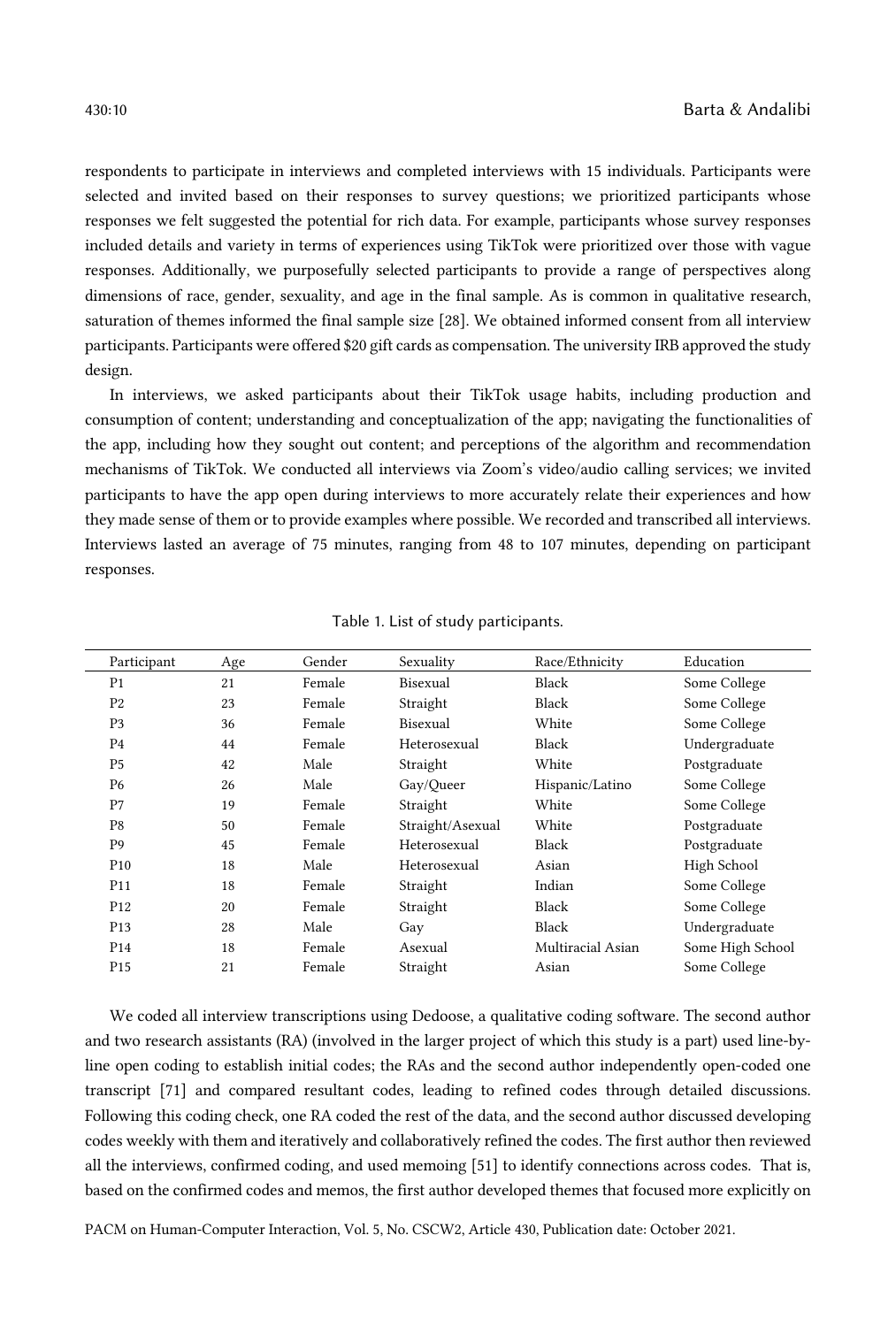platform utility, features, affordances, and audience/network structure. Emotional rawness, authenticity as valued by users, and a "just be you" attitude emerged as themes in codes regarding perceptions of TikTok and comparisons to other platforms, addressing RQ1. Further analysis of codes regarding specific features of TikTok, such as the "For You" page and network structure, surfaced affordances that appeared influential to users' experiences with emotionality and authenticity, and addressed RQ2. The first and second author discussed discovered themes during this process on a weekly basis and refined the themes and connections between them by going back to the data iteratively as needed. Discussing the potential outcomes of sociotechnical affordances addressed RQ3.

# 4 FINDINGS

Participants reflected on myriad attitudes regarding behaviors exhibited on TikTok. In the following sections, we draw on these insights to suggest that particular features and affordances of the platform—the "For You" page, commenting mechanism, association between content, and perceived anonymity contribute to and uphold authenticity as a self-presentation norm on TikTok. We emphasize association and anonymity as affordances of interest given the aforementioned implications for sociality, norm development and judgment, disinhibited communication and expression of difficult emotions, and social support. We suggest that normative authenticity becomes further apparent through consideration of TikTok as the "fun" platform, as well as a "just be you" attitude and emotional rawness as valued qualities of content. As normative authenticity is socially constructed and enforced, we also show how user comments can be a site of norm judgment and sanctioning, as well as a potential site of social support provision.

In responding to RQ1, we first consider participants' overall perceptions of TikTok. We find agreement with others who describe TikTok as "fun" and as supporting "goofy" or mundane content [44]. More specifically, we identify a "just be you" attitude that appears to apply generally to content on TikTok. As social and material factors are mutually influential in norm development, we then present findings in response to RQ2 to consider participants' perceptions of audience and network on TikTok, and show how perceived anonymity—discursive (but not necessarily visual) anonymity of oneself and of one's networked others—as well as association between content uphold this "just be you" attitude and further construct authenticity as a self-presentation norm. We then show how these factors interact to support the expression of difficult emotions on TikTok, and how these expressions also fall under the umbrella of normative authenticity. We also consider the comments section as a feature of TikTok influential in norm judgment and enforcement and extend this discussion to respond to RQ3.

# 4.1 Perceptions of TikTok as "fun"

In responding to RQ1, we focus on user perceptions of TikTok as a space for "fun" content. TikTok describes its mission as "to inspire creativity and bring joy" [60]. As P8 explained, "[TikTok] it's just completely different because I feel like it's more for fun." Perceptions of platform utility, as suggested by this comment, contribute to the range of behaviors deemed appropriate for a social media space. Perceptions of TikTok as "fun" also coincided with perceptions of the app as facilitating freedom of personal expression. P3 explained,

"I would say that it's [TikTok] a place where you can be silly. You can be funny. If you want to be a different person, you can be a different person. If you want to be yourself, you can be yourself."

In the context of this conversation, being a "different" person was linked to costume play (cosplay), which again suggests room for identity play and sharing hobbies and interests on TikTok. In this case, being a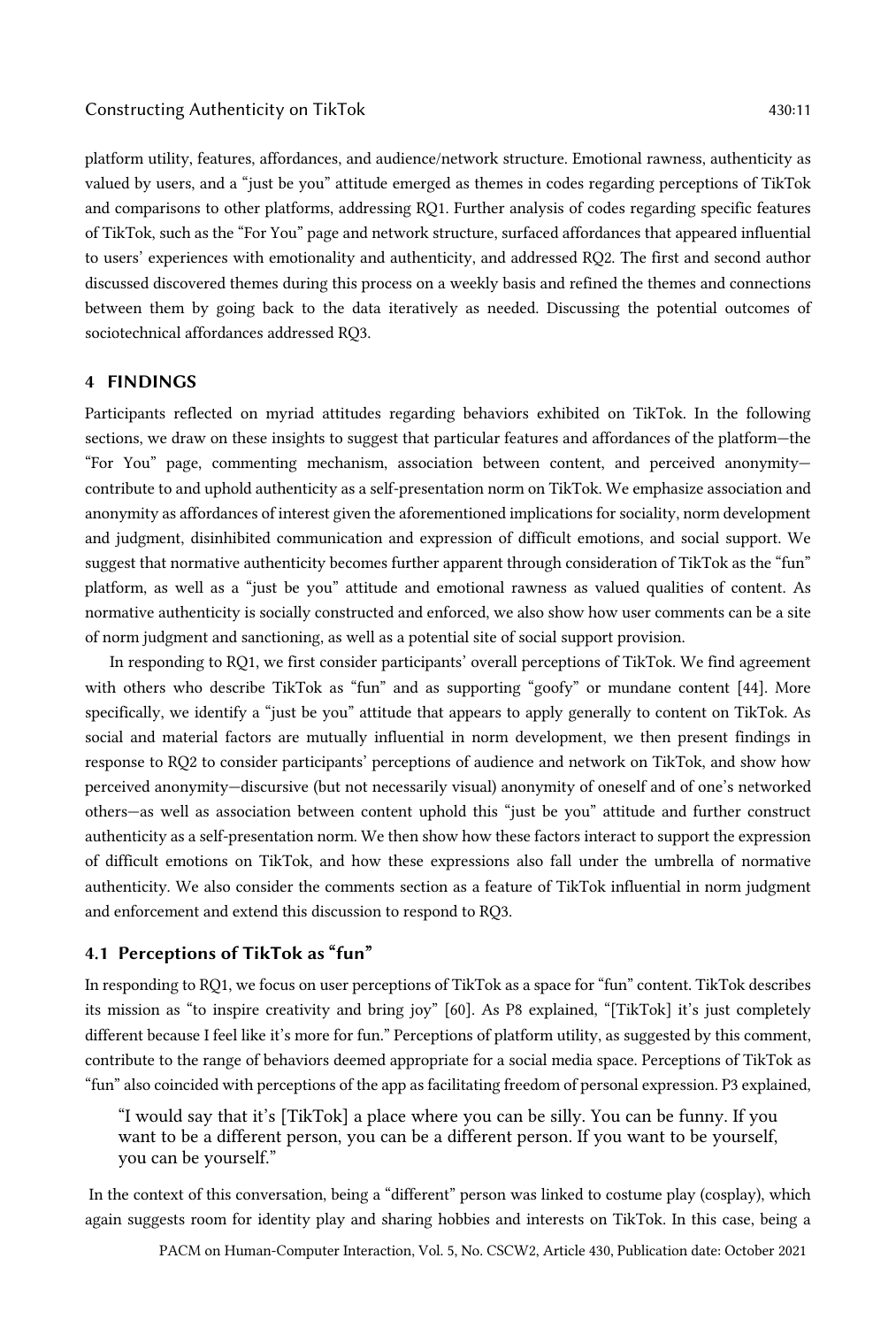different person does not necessarily equate to inauthentic self-presentation; rather, a user might communicate an authentic interest in cosplay by sharing their work.

Like other platform values, "fun" is perceived, learned, and internalized by other users [62]. P1 touched on the process for learning site norms by explaining that observing others, "seeing other people having fun in their own way and making it their own," led them to the realization that "I should just be me, that's what's fun. That's what people want to see." Others similarly remarked on a learning curve for the app and arriving at more personal content through trial and error. P6 reflected,

"I guess I wasn't getting the flow, so to speak. So I was trying to make funny things that weren't really funny. And then I just switched over to […] I started making videos just of me talking, sharing my really embarrassing, funny hookup stories and such."

This example underscores the importance of authentic self-expression to the "fun" value on TikTok. That is, P6 found greater success in sharing personal stories with humor than in imitating others' content or pursuing humor that wasn't naturalistic or otherwise in harmony with their personality and identity.

Related to the overall perception of TikTok as a "fun" platform, an attitude of "just be you" also appeared prominent. This attitude manifested in part as disinterest in participating in TikTok trends, as some users viewed following social trends as inauthentic or otherwise discordant with their understanding of self. P12, for example, explained that they do not recreate trends in their own videos, "because it's just not what my page is about. […] I don't mind watching other people and I'll even interact with liking and comment[ing], but I don't really want to post that. That's not me." P10 similarly expressed an appreciation for originality as connected to authenticity, noting,

"I want to be a content creator, not a copier, right? […] I feel like that's the artist in me being like, 'Yo, you got to do your own thing. You got to be yourself.' I don't just want to copy someone else's audience. I want my own."

In invoking others' audience, P10 may be alluding to a perceived consequence of TikTok's emphasis on association between content (discussed further in the next section), in that individuals who post similar content or about similar topics may attract similar audiences. Thus, being an authentic individual on TikTok may also extend to one's audience, in that gathering an audience perceived to be "my own" reflects successful enactment of "being myself."

That said, as on other social media, the pressure to self-present an ideal version of oneself exists on TikTok. However, we find that this ideal self may still be linked to and informed by a value for authenticity. P9, for example, explained that they made TikToks depending on how they felt that day: "If I'm happy, I do one. I don't do one when I'm sad or when I'm depressed. […] Because I want people to see me as being happy, not see me as being depressed. […] Because that's me." In this way, showing oneself being happy was still understood as being authentic or true to oneself, albeit a partial representation of a more complex authentic being. This example aids in underscoring the connection between authenticity on social media and self-presentation by demonstrating that authenticity can be selective—authentically presenting socially desirable facets of oneself does not necessarily require similarly presenting facets perceived as less socially acceptable or undesirable.

Social media users seem to be aware of positivity biases on platforms and the pressure for users to curate accounts that display only "highlights," rather than emotional complexity. This awareness of skewed selfpresentation may similarly underlie perceptions of authenticity on social media. As P10 explained,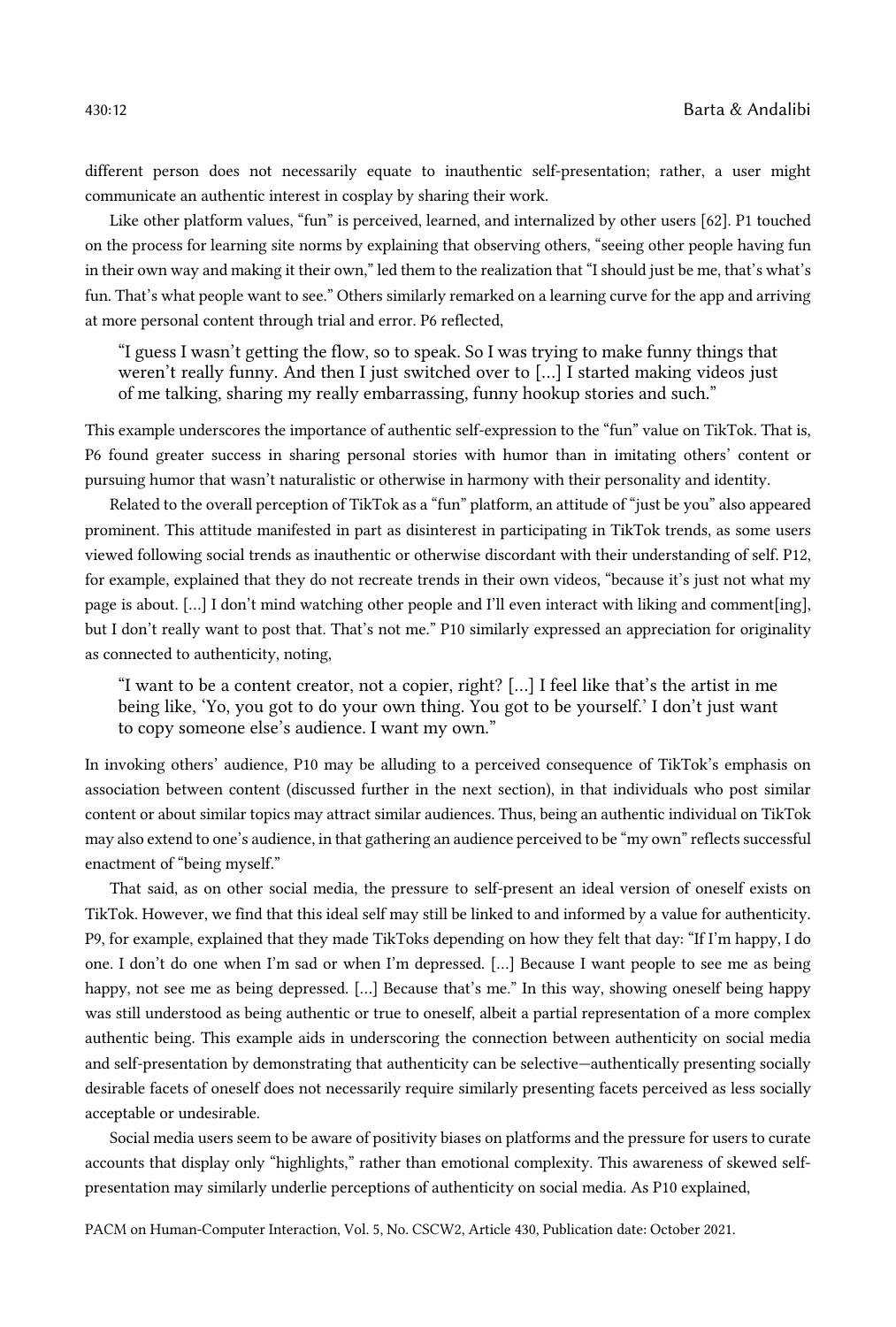"I don't know, to me, it's like, if you're going to try to go viral or be a content creator, at least be honest with yourself about it. …People want to go viral. People want attention. That's just what social media is for."

This assessment of social media's broader utility lends complexity to our understanding of authenticity on social media. More specifically, it suggests that, as a norm, authenticity is socially constructed and promoted as valuable, yet individuals retain some agency in determining what their authentic self looks like. That is, some users may find authenticity, as a norm on TikTok, to be freeing and resultant in disinhibited selfpresentation in a way that feels authentic, while some users may find authenticity as valued on TikTok to be simply another lens through which to filter self-presentation, as evident in posting only content that authentically shows one as happy. In other words, authentic content on TikTok is not necessarily synonymous with unfiltered content, though we find that there is room for both on TikTok.

# 4.2 Authenticity as emotional "rawness"

As the previous section suggests, the attitude of "just be you" accompanies both "fun" in humor, dance trends, and other forms of creative expression, as well as more intimate expressions, such as relating dating experiences. In another sense, "just be you" also manifests in emotional "rawness" or expression of difficult emotions/emotional experiences. P11 referred to reactions they'd seen to TikTok *on* TikTok, explaining, "TikTok, [creators] say like, 'Y'all have no filter,' or, 'Y'all are too comfortable on this app.'" They continued,

"They're telling details, really intimate details or just really personal things that had happened to them. […] That's what our generation does. They make jokes about important events and important life changing things that happen in their life, whereas on Instagram, people are a lot less personal. It'll be just a cute picture of them somewhere and that's it, but no caption, no nothing."

As this example suggests, the emotionality of TikTok is perceived as heightened in comparison to other social media spaces, such as Instagram. Additionally, P11 links humor on TikTok to personal disclosures regarding momentous (and not necessarily beneficial) events and experiences. As discussed, humor may be a tactic for making otherwise difficult emotional expressions more palatable to others and less likely to violate norms of social positivity and expression. In this instance, humor is linked to generational affect more broadly, such that humor may not be employed to soften negative expressions, but rather to further communicate authenticity through humor as a signal of generational belonging.

Participants considered the ability to openly express emotion, particularly difficult emotion, as fairly unique to TikTok as well as an outcome of perceived anonymity on the platform (discussed further in relation to RQ2). P3, for example, expressed surprise at this quality of TikTok, saying,

"Just the ability they have to open themselves up and just share with people that they don't know, just their raw emotion. … It's surprising because sometimes I have trouble doing that, and they seem to be able to do it."

P4 also distanced themself from the practice of opening up on TikTok, but drew a connection between freedom of emotional expression and relative lack of consequence, explaining,

"I think it [TikTok] makes them feel more comfortable, because they were like, how can they judge me? I'm just showing raw emotion, the only thing they can do is send me a bad comment, but I don't have to check those comments."

As both of these comments imply, "raw emotion" is apparent and normalized on TikTok; consequences of expressing difficult or raw emotion appear to be tempered by qualities of the app, such as an audience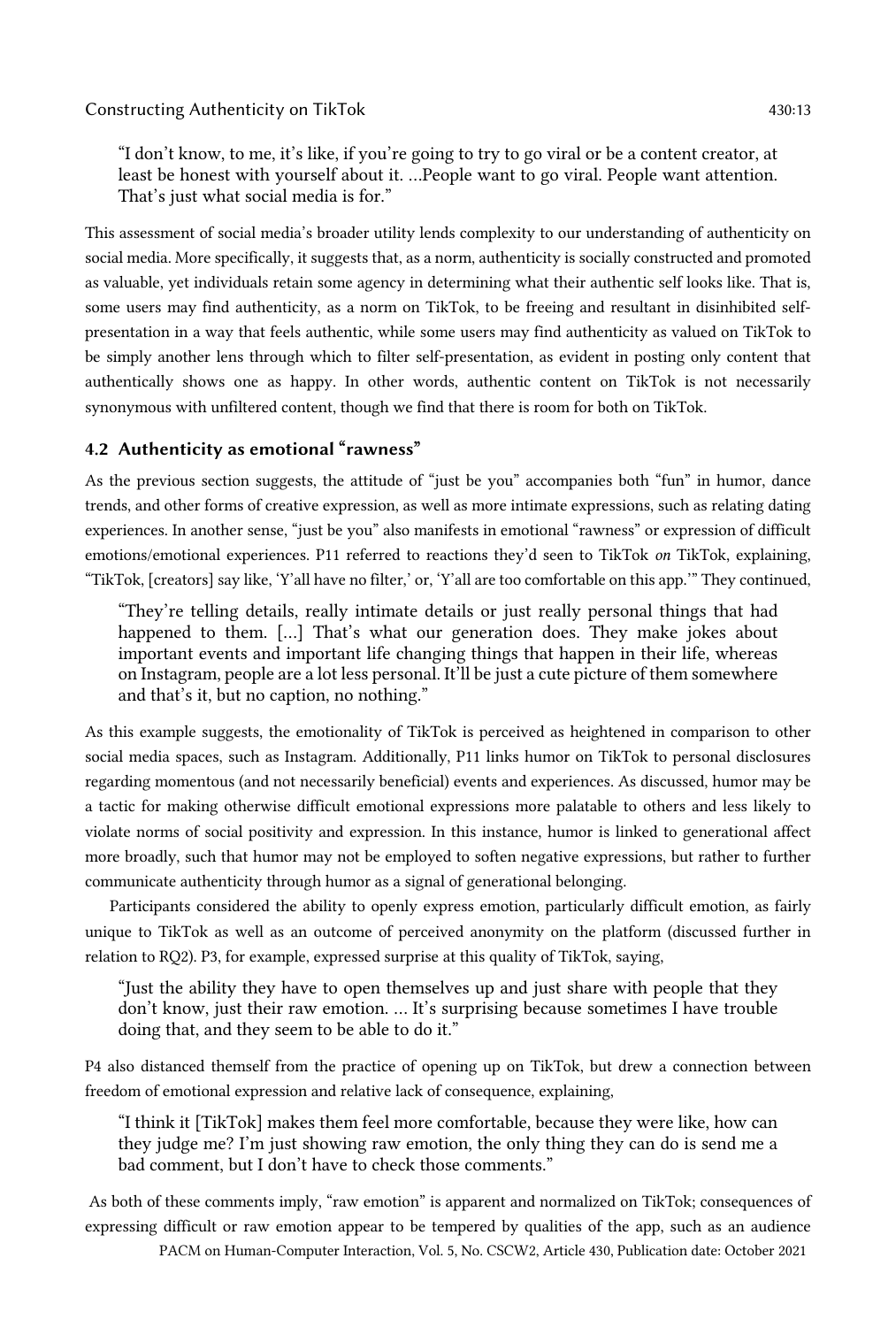perceived and felt to be anonymous and user control over the visibility of comments. We expand on these factors in the next section.

More broadly, the ability to express emotion without or with less fear of judgment may facilitate more intimate disclosures as well as more mundane communication than generally supported on other platforms. In illustrating the former, P12 commented,

"Now, there's no fear anymore. So, people post freely and just are frustrated and they want to get the word out. So, I feel like, especially on TikTok, they post a lot more about problems they've been facing for who knows how long. Now, TikTok is a[n] outlet for them to speak up about it and get the word out."

In the context of this comment, P12 refers to social issues, such as police brutality and violence perpetrated against Black communities in the U.S. In this way, TikTok may facilitate disclosure of negative emotions motivated by desires to vent about issues affecting oneself or one's community as well as to raise awareness or educate others [2].

In another sense, the acceptability or lower stakes associated with disclosure may also support relatively mundane disclosures. For example, P6 noted, "TikTok is [for when] there was a moment in my day where I just wanted to share this with you." Similarly, P3 reported sharing details of a recent hospital stay on TikTok:

"I told them what was going on. Well to a point. Some of it was TMI. But I just kind of was like, 'If you guys want to talk, message me. I'll try to do some videos,' which I did. I tried to kind of give them a sneak peek into what is going on just in a normal person's life."

While a hospital stay may not be a "mundane" activity for many, and may in fact be quite stressful, P3's emphasis on sharing "a normal person's life" and P6's desire to share moments in their day provides support for authenticity as a norm of expression on TikTok, regardless of how novel or exciting the event precipitating that sharing may be.

# 4.3 Constructing authenticity: Affordances and features of TikTok

In responding to RQ2, we found that participants' perceptions of TikTok, particularly as they pertain to platform functionality (e.g., information seeking, social connection, entertainment) and audience, contribute to the salience of authenticity as a norm. Function and audience perceptions also aid in illuminating how TikTok differs from other social media spaces. Our findings highlight anonymity, as both audience perception and affordance, and association between content as factors further contributing to TikTok's reputation as a "fun" social media site.

# *4.3.1 Anonymity to an audience*

Participants' networks on TikTok varied, but many indicated that friends and known others were not part of their network or audience. Responses varied as to whether and to what degree audience composition was determinable by users, and to what extent this audience was simply an outcome of the platform's structure. As P3 explained, "On TikTok, [my audience] it's people I don't know. It's strangers." P1 similarly characterized TikTok broadly as "just a bunch of strangers." Others noted a convergence between the difficulty of finding known others and a disinterest in connecting with them on TikTok. "I wasn't able to find my friends on here, and I don't plan on doing that," P11 explained. They continued, "I guess it is different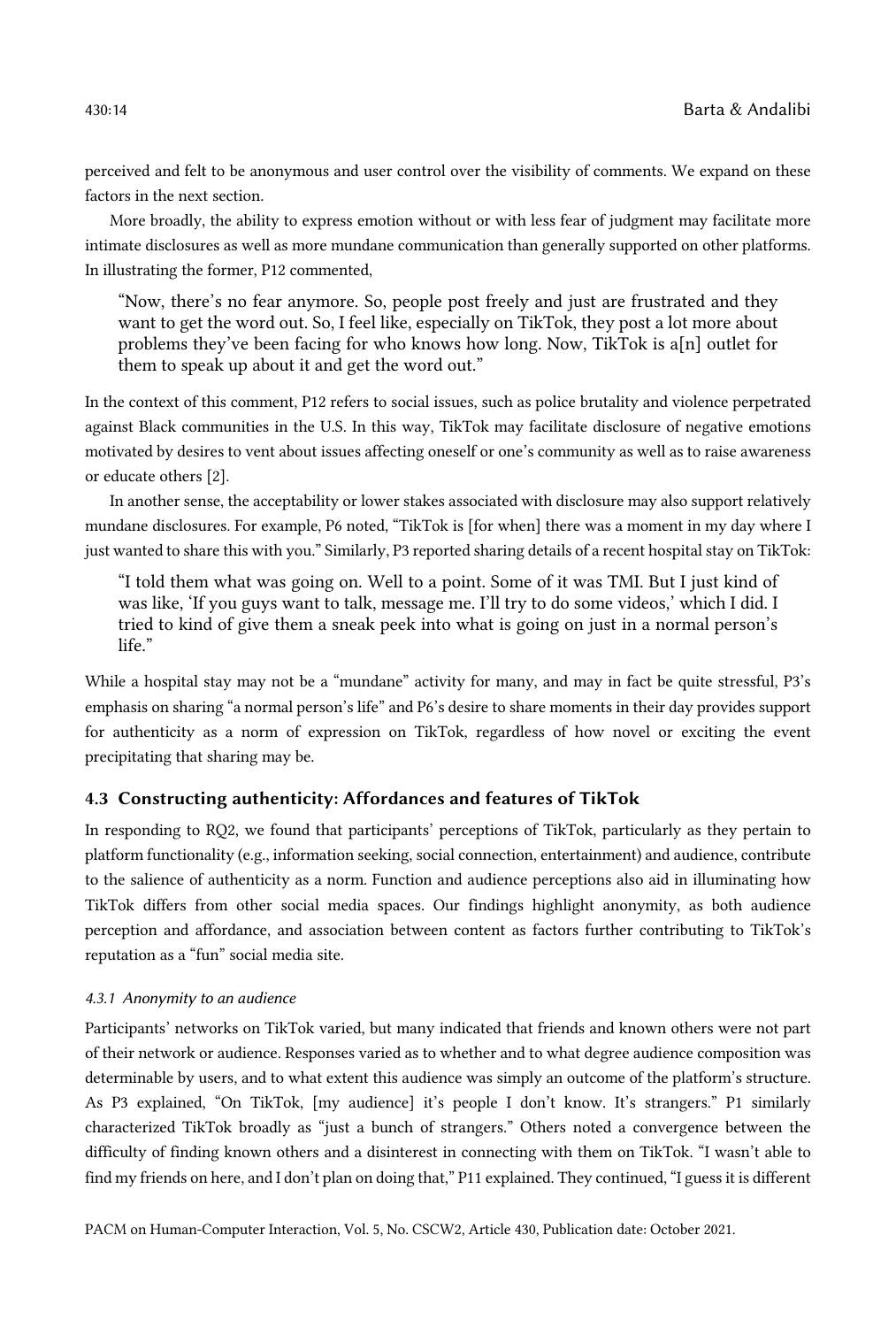[from other social media] because it's harder to find people." The prominence of strangers as a perceived audience contributed to a sense that TikTok was more anonymous than other platforms, where participants were connected to family, co-workers, and/or friends—in other words people with whom they had preexisting ties.

Participants also alluded to profile information and audience size as potentially contributing to perceptions of anonymity, though these were less commonly explored features. P8 suggested that users provide relatively little personal information on their profiles, explaining, "I don't think they can learn much about you on TikTok. It's really a hard way to do it because I don't think you really give a lot." This comment intimates the influence of discursive anonymity on broader perceptions of anonymity; information disclosed through content (e.g., visual identity, physical location or surroundings) was not a factor in this participant's assessment of anonymity on TikTok. Connections between anonymity and disinhibition were also apparent. P10, for instance, noted the disinhibiting effect of having a small audience, saying, "I don't have big enough of a following to worry about security yet. So I'm chilling." Here, "chilling" implies a lack of perceived audience risk associated with posting content. These comments suggest that anonymity on TikTok is informed both by audience composition and size; the ability to have an audience of previously unknown others that is also small may contribute to a sense that one is also anonymous, which in turn may reduce perceived risks associated with self-expression and encourage disinhibited expression.

#### *4.3.2 Anonymity and association*

Perceptions of anonymity were further supported by a perceived lack of association between accounts; features like the "For You" page as a default landing page upon opening the app and limited visibility of association between TikTok users contributed to this overall sense of anonymity. Association, or ties between users, users and content, and content and content [74], on TikTok was often explained through comparisons to other social media platforms. For example, P4 compared association on Facebook to TikTok, saying, "on Facebook you have to be friends with that person, to see that emotion or to see what's going on. On TikTok as soon as you pull it up, there's people you ain't even following." In other words, Facebook's reciprocated association stands in stark contrast to the ability (by design) on TikTok to view content from non-networked others. Similarly, P8 characterized Facebook as

"People stay on there to stay connected. TikTok is, there's no connection. You can just look at videos all day. You can follow someone, but that's the extent of your knowledge of them. They could be anyone. You're just amused."

P8 thus also alludes to the interaction between association and anonymity in defining the functionality of TikTok. It is not a space for connection, like Facebook; rather, it's a space for amusement and that is all one "knows." As these examples make clear, we find that TikTok "feels" different from other social media spaces in the sense that content may be consumed without much awareness or consideration of users or even one's network in the space. As such, anonymity of both oneself (i.e., discursive anonymity) and one's network may contribute to both disinhibited communication as well as a network based on experiential similarity rather than extant relationships (i.e., significant others).

The emphasis on association between content, in that the "For You" page is algorithmically curated based on a user's previous interactions with content, rather than association between users, also supports a perception of TikTok's utility as almost a break from one's pre-existing and other social networks. P7 explained,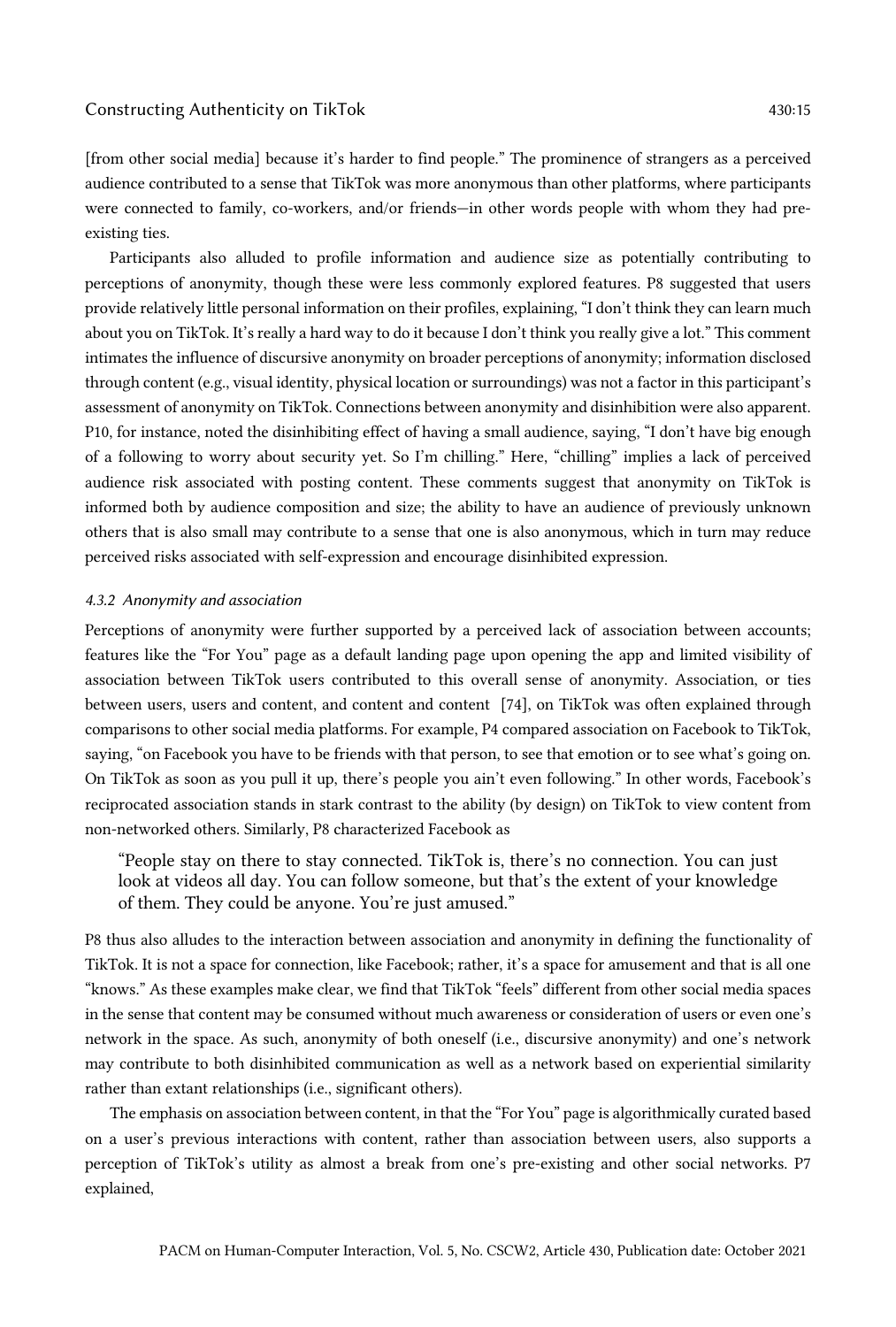"[On TikTok] it's less looking at what my friends are posting and more just looking at things that people post in general that are interesting to me and that I enjoy. Whereas on other social media, I feel like I'm just focusing on my friends and what they're doing."

As such, TikTok content can feel more personal or personally relevant, regardless of connection to the creator. P7's comment also suggests that there may be a social obligation to keep track of information about friends and engage with their content. That connections to creators are not emphasized by TikTok's structure (though following others is possible and a "Following" feed is available opposite the "For You" feed) appears to instead emphasize one's connection to content.

Some participants explained that this emphasis on content being thematically proximate to a user's interests can result in different or more meaningful feelings of connection between viewers and content, or spark recollection or reflection on one's personal experiences. For example, P9 expressed appreciation for content about grandmothers: "Just the love that people have for their grandmother. And how much I love my grandmother, how much I cherish her. Things that they talk about with their grandmother moves me." Although this content is not unique to TikTok (as the participant went on to explain), the availability of such content—through the "For You" algorithm—may be, and was notable for the participant. Similarly, P7 related a connection to content posted by a former American Girl Doll store employee:

"I used to go to the American Girl Dolls store and salon all the time to get my doll's hair done. I just connected to that because it was a childhood memory that I don't really think about often, but it was interesting to see."

While the identity of the creators behind the content may not be memorable, the emotional responses to content that stem from one's memories and personal experiences may be impactful for TikTok users. TikTok's emphasis on association between content makes these moments more available to users and as such shapes users' perceptions of the platform overall.

The prominence of association between content on TikTok also interacts with perceptions of anonymity to further facilitate perceptions of authenticity or genuine self-expressions. As P3 explained,

"They [creators] feel like they can be more open because people that can make comments and change what your video is about, they're not seeing it. It's being seen by people who have never met this person. I feel like you could be more of a genuine person that way because your video isn't being, I guess I want to say corrupted, you know what I mean?"

This participant implies that social media content is often shaped by one's assessment of others' expectations, particularly known others' (e.g., significant others, co-workers) expectations. That is, social networks exert a powerful influence on what types of self-expression, opinions, and self-presentations are determined to be acceptable, and potentially in a way that suppresses or overrides the creator's original intention. P15 also noted that strangers' opinions, especially negative reactions, were less impactful than known others' or friends' opinions. In reflecting on posting images related to personal weight loss, P15 explained:

"I personally wouldn't post that on my Instagram, just because if my family or friends from high school follow me, I don't really want them to see my before and after pictures. But on TikTok, I didn't really care because I didn't know who was following me. So it just felt more comfortable."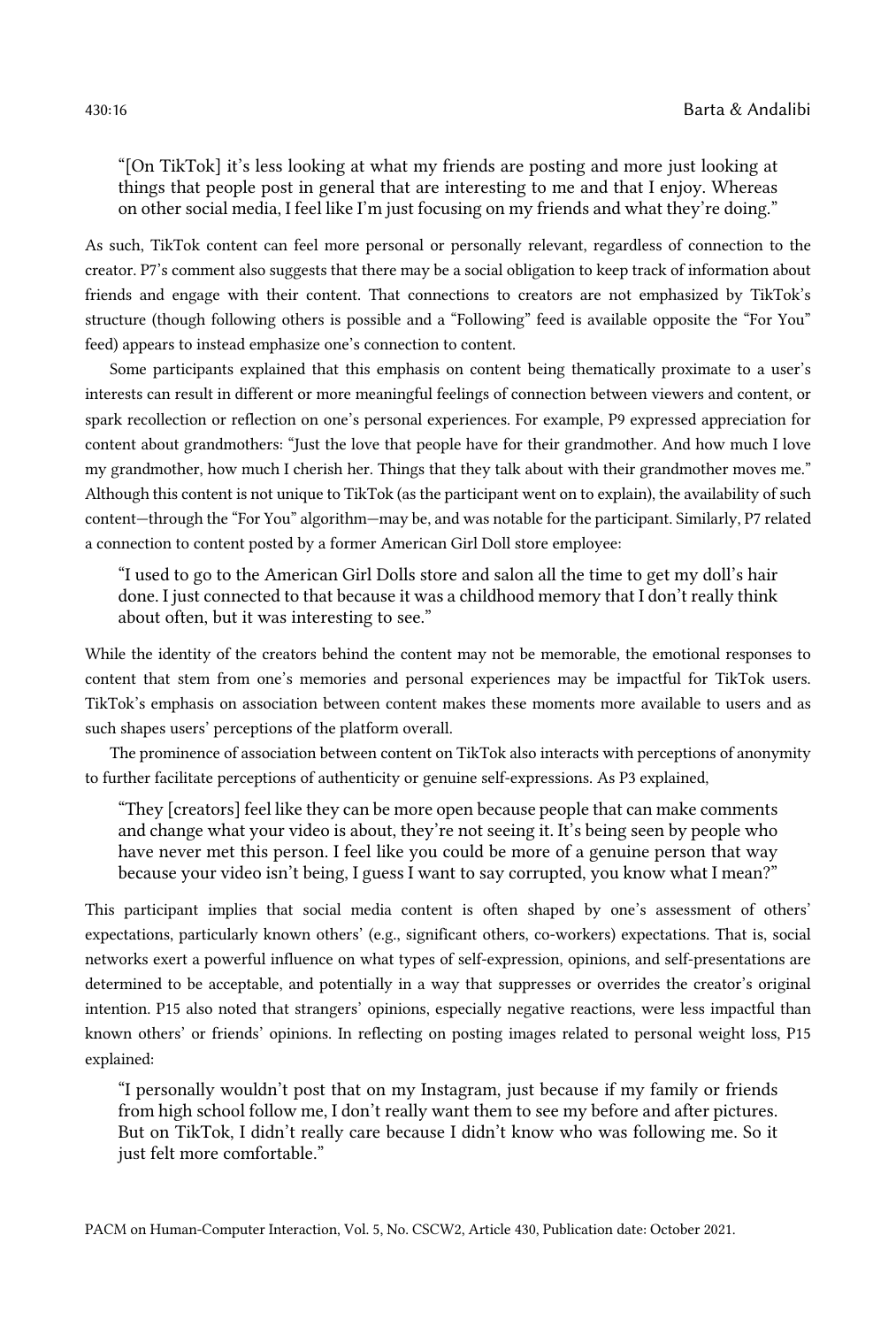This comment presents an intriguing contradiction for authenticity, in that responses from strangers are not as influential or "corrupting" as responses from known others, which facilitates disinhibited self-expression and ostensibly more authentic self-presentation. That said, and as we explore in the following section, authenticity as a site norm is indeed socially policed, and comments from (unknown) others do shape what content and modes of expression are perceived by creators as likely to be positively received by an audience of strangers. As these experiences suggest, anonymity and association between content afforded by TikTok's features, such as the "For You" page and general emphasis on association between content rather than association between users, are interlinked and potentially inform each other in supporting a space that users perceive to be less judgmental and more accepting of "interesting" and varied content than other social media platforms. Future research could explore these potential connections through additional methods.

# *4.3.3 Audience and comments as enforcing authenticity*

As discussed, social media norms arise from interactions between users as well as between users and material features of a platform. On TikTok, interactions between users commonly occur through heart-shaped "likes", direct messages (private, one-to-one communication), and comments. Unlike platforms such as Instagram and Facebook, comments on TikTok are not immediately visible or previewed on posts, though a link to the comment section is part of every post, by default, in the form of a comment icon (i.e., image of a speech bubble). The number of comments on a TikTok video is visible on that video, as is the number of likes. Users click on the comment icon to access the comment section. This additional step required to view comments provides some separation between both creators and viewers as well as creators/viewers and comments. As P6 summarized, "I feel like because the comments are kind of tucked away in the corner, you kind of have to go out of your way to look at them." This separation was also remarkable in light of the reality that comments on TikTok, as on other social media, can perpetuate hateful judgment, including racist, sexist, homophobic, and transphobic views. As such, a number of participants, such as P1, noted, "in general I just don't check the comments." It should be noted that users may also disable comments for a particular video, providing an additional layer of separation between creator and audience. While none of our participants reported turning off comments, some observed it and perceived it as strategic. As P11 explained,

"I've noticed that, so that they can't get any negative feedback, because if you are putting yourself out there, I understand why they've turned the comments off. They don't want any negative feedback, which I feel like it makes sense. I would do that too."

Strategic disengagement of comments further highlights the role of comments sections as sites of judgment of and reaction to personal vulnerability as authentic.

While the relative invisibility and likelihood of comments as a site of judgment complicate the meaningfulness of comments on TikTok, some participants did attend to comments in a way that suggests interactions with other users through comments serve to enforce authenticity as a norm. P3, for instance, drew on comments as a guide for content:

"I think I come across to people as a little bit awkward, but I genuinely want to help people, and people have commented on that. They've looked through my videos and they're just like, 'You have your moments where you're kind of awkward,' which I agree with. I have my moments where I'm trying to show emotion and that you can just tell I'm faking it. …And when it comes to videos where I'm really trying to help somebody, you can see the actual emotion. And they're like, 'We need to see more videos like this because the ones where you're trying to act, your awkwardness comes across.' So, it's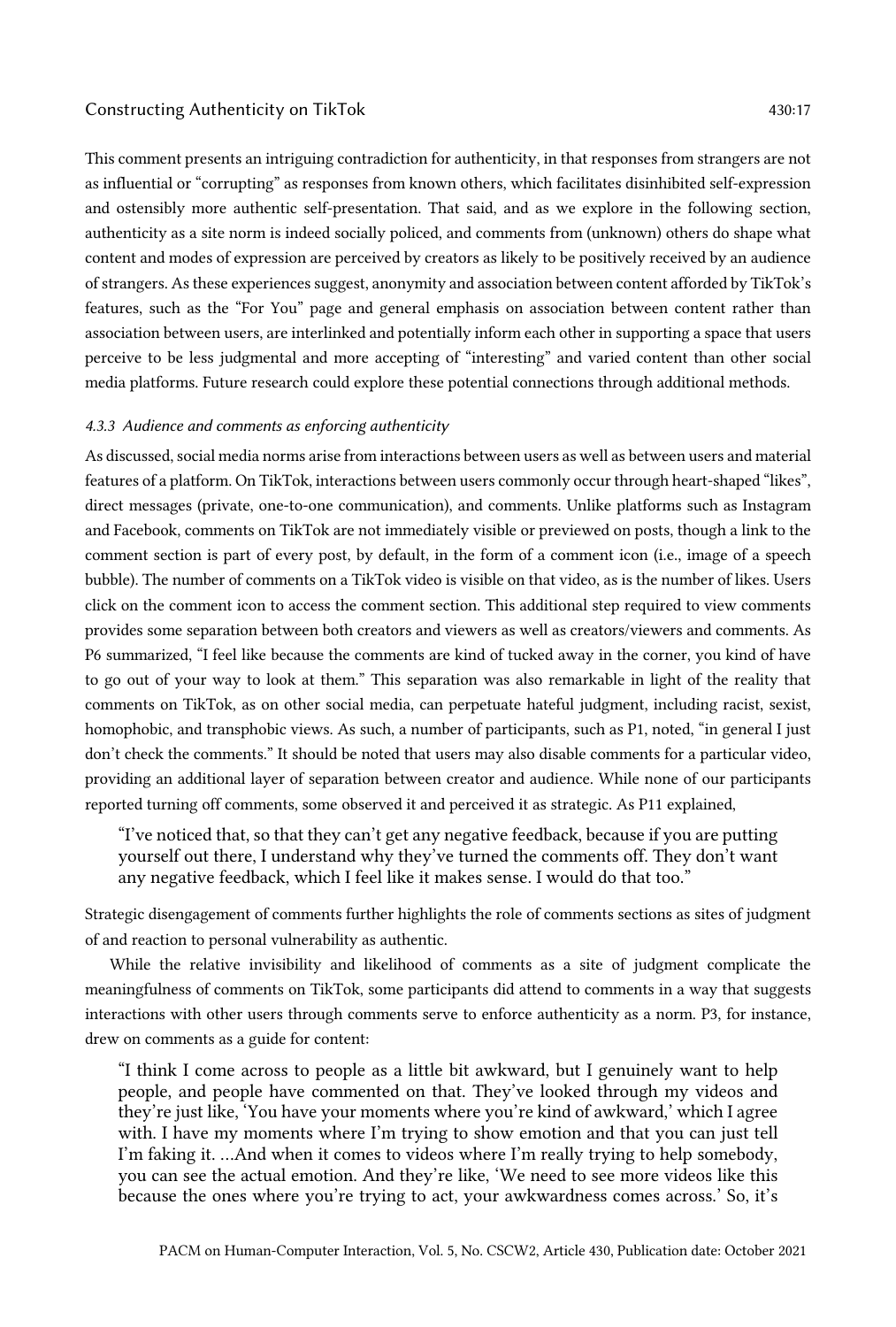430:18 Barta & Andalibi

like, I think I've put up this persona of...People prefer to see me as my real self, not as faking it or whatever."

In this way, P3 received validation for their "authentic" self directly from their audience via comments. Importantly, P3 aligns awkwardness with faking emotion, such that both they and their audience align awkwardness with faking with inauthenticity. (In other words, this example does not necessarily imply that all awkwardness is inauthentic.) This experience suggests both the reinforcement of emotional rawness as authentic as well as the reinforcement of awkwardness (i.e., faking emotion) as inauthentic; the commenters aid in upholding the norm of authenticity as both raw and effortless, in effect further reifying "just be you" as an attitude guiding self-expression on TikTok.

This functionality extends to enforcing authenticity in a more literal way, that of calling out duplicative content or content "stealers." In interviews, content thieves were generally regarded as more popular accounts that recreated content from smaller, less visible accounts in an effort to maintain or gain attention. As this behavior is viewed as undesirable on TikTok, users may sanction content thieves through comments. P10 explained, "If enough people have seen the smaller creators [who originated the content], they will call them out in the comments when they are creating copies." Cases of duplication are perhaps easier to verify, given a record of visual proof or similar content as a point of comparison.

Determining the authenticity of personal and vulnerable expressions is a more complicated and errorprone process, and, for better or worse, one in which comments are influential. P4 recalled,

"I've seen people post something, really [personal], 'I lost my brother, he was everything to me. He died. It was the four of us.' And then it was fake. I am like, got to be kidding me. My heart was aching for it. Then you go into comments, it's like, 'This is fake. You should see his other page.' Now, I'm like, what? Why would you do that? I go into comments and make sure it's not fake."

The judgment of other TikTok users, as manifest in comments, may thus be understood as more authentic or grounded in truth than a personal experience related through video. In this case, additional videos provided support for determining such content inauthentic. In cases where such content is not available, other metrics must be used for determining authenticity. P3 recalled an incident in which comments judging authenticity appeared to incorrectly cry "fake":

"There was a girl that did a video where she was talking about being suicidal, and she is very known for clout chasing. […] And unfortunately, she was actually trying to do an actual video from her heart, expressing the need for help. But because she's known as a clout chaser, a lot of the comments were just, 'This is fake, this is clickbait, blah, blah, blah. She's not like that.'"

In this way, one's persona, cultivated through content, can interfere with the ability to "authentically" communicate emotional distress, and by extension social support needs, particularly when such distress seems out of character. This friction underscores the difficulty individuals may face in appearing as complex beings on social media; consistency in presentation becomes a double-edged sword in which one comes to be "read" as authentic through congruent self-presentations, yet deviations from one's typical selfpresentation are read as inauthentic, despite conformity with one's authentic experience or true self. Thus, normative authenticity on TikTok may require or be enhanced by consistency in self-expression. Indeed, Gilpin et al. [27] note that "narrative coherence" is required for shifting identities to be determined authentic.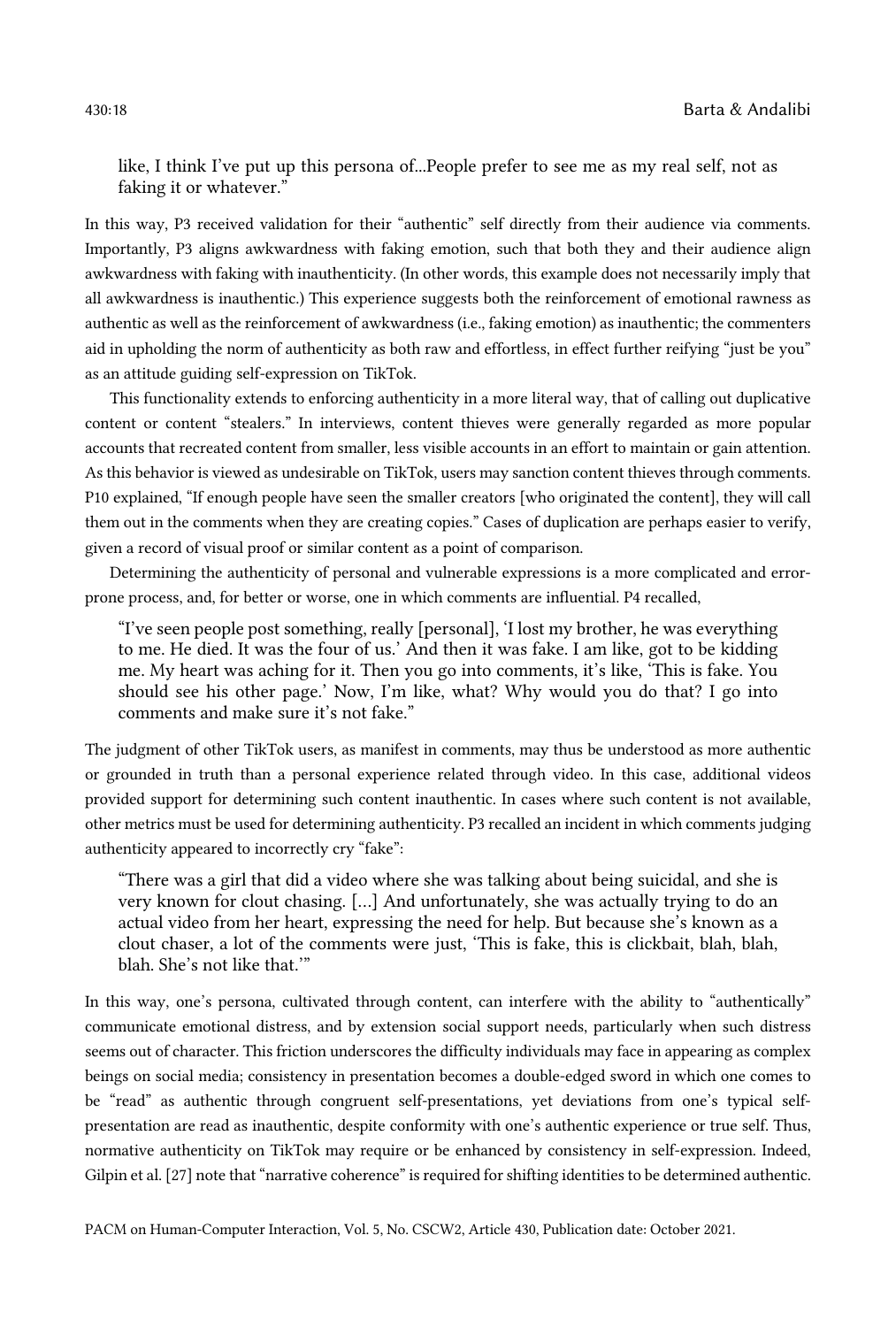More broadly, consistency of communication may be influential in inferring group norms [61] and, when observed, is evidence of group norms functioning [62]; inconsistent communication may inadvertently challenge established group norms or raise uncertainty in others in terms of how they should behave in a group. This example thus underscores the social aspect of authenticity, as "clout chaser" may be an authentic identity (and reflect an authentic motivation for using social media) of an individual, but one that is perceived as undesirable and inauthentic by one's audience. We explore how this example complicates authenticity's implications as a norm in the Discussion.

Participants also suggested that engaging with comments on their videos functioned to support authenticity and to perpetuate their own values and hopes about the platform. P12, for example, commented that not getting responses to comments could be a disappointing experience. "So I try to respond just to show that I care," they said. "I'm an artist and yeah, that doesn't make me anything but human and I care and bleed just like you." P5 also valued showing care, saying, "I want them [my followers] to know that I care and that I see what they comment on my videos." Acting as they hoped others might, by interacting with commenters, appeared to cement perceptions of self (e.g., I am a caring human) as well as reinforce authenticity through self-presentation (e.g., showing others that I am a caring human).

Responding to comments from the audience further underscored authenticity by encouraging ongoing engagement and interaction between the posters and their audience. "I feel like if you show that you appreciate it, they'll continue to engage with you," P15 said. Similarly, P3 explained,

"I feel like if they're going to comment and they're going to like then they found something important in the video. Then, you know, if they found something that they need to speak on or something like that, then I should engage with that because that's the whole point of the video."

Across these responses is a sense that commenting in a genuine way is an effortful and deliberate act. In this sense, authenticity perceived by viewers and commenters encourages authenticity of both content and in interactions between content creators and viewers, and perpetuates authenticity as a norm governing multiple behaviors (e.g., content creation, interaction) on TikTok.

### *4.3.4 Comments as a site of social support*

In response to RQ3, we find that the mutual influence and reinforcement of authenticity of expression undergirds much of the potential for TikTok to be a site of social support exchange. Genuine or authentically appreciative and supportive comments facilitate connections between users with similar interests and experiences, which "makes you feel like you're not so lonely, and there's so many people out there who relate to you as well," as P7 explained. Finding similar others is a powerful basis for social support [73], [85]. For some, the ability to find relatable content, as afforded by association between content and the "For You" page algorithm, as previously discussed, intersected with perceptions of anonymity (both in terms of discursive anonymity and an audience of strangers) to reduce inhibitions and fear of judgment; this appeared to also result in supportive exchanges. As P11 explained, "Strangers can be so positive and uplifting, and sometimes they'll have similar life experiences...It's nice because they know nothing about your life. You can talk about this one specific thing and that's it. They can't judge you." This example helps to illustrate the connections among anonymity (both discursive and of one's audience), proximate experience, social support, and perceived risk of expression; in combination, these quotes suggest that comments simply relating to a personal experience may be effective in challenging feelings of isolation and providing meaningful validation.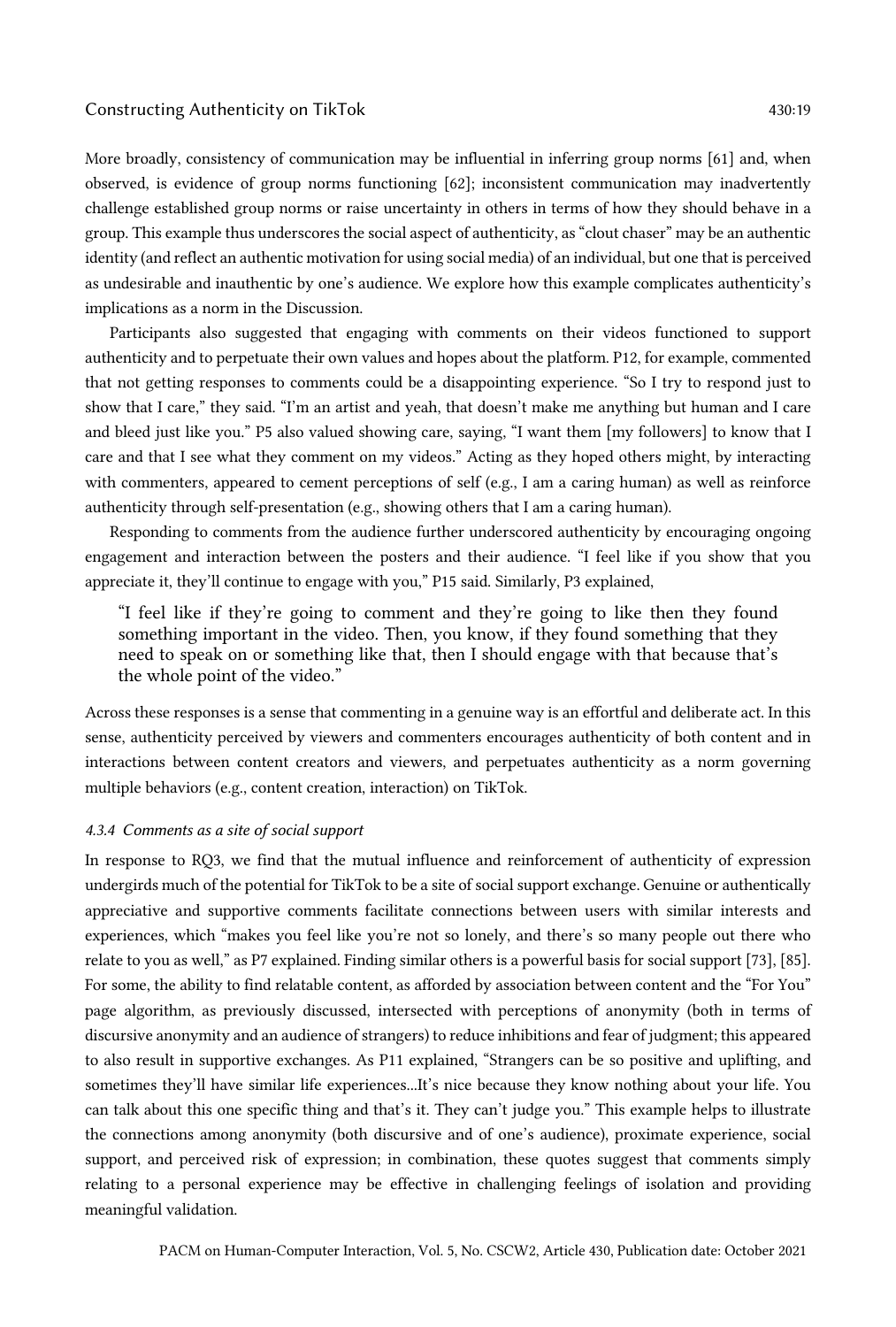Indeed, in discussions of TikToks on sensitive personal experiences (e.g., addiction, abuse, sexual assault), participants reflected that the majority of comments appeared to be supportive. As P15 reflected, "Usually, when someone finally makes a more personal content, all the comments are supportive." They continued, "I've never seen a negative comment on a personal video like that [about sexual assault]." This comment contrasts with the experience of P3, previously related, regarding the treatment of a "clout chaser" expressing difficult emotions. A comment from P8 intimates that motivation of expression may also inform assessments of authenticity:

"I don't think many people would be vulnerable in a video and cry if they just wanted likes, if they just wanted followers. I mean, that's something you're sharing pretty raw emotions. Most people are going to do that and they're genuine."

Thus, expressions of raw and difficult emotions may be read as authentic if interpreted to be motivated by a desire to vent, seek support, or raise awareness, while expressions motivated by an interest in growing one's audience may be read as inauthentic. While a detailed analysis of motivation as a criterion for evaluating authenticity of expression is beyond the scope of this paper, we note it here to further outline audience's role in enforcing and sanctioning authenticity as well as to highlight evaluation of authentic expression on social media as an area for future work.

In interpreting responses perceived as offering support, participants also alluded to authenticity in responses themselves. P12, for example, explained,

"I see a lot of those people [in comments] relating to the topic at hand. And I also see a lot of people trying to be inspiring. Trying to uplift the person. Like I said, the 'you're not alone in this. We're all here for you. We care about you. We love you.' [...] Because they don't like seeing a person in pain."

In this case, supportive comments are attributed to a genuine, empathic response to witnessing distress, and thus may authentically reflect a desire to support the creator. (Whether sentiments such as love for an internet stranger are similarly authentic emotional expressions is a slightly different question.) P11 spoke to another way that authenticity influenced such interactions, saying,

"I feel like it's important to comment because these people are putting out details of their life and the struggles that they went through. They're sacrificing some of their own privacy and going out of their comfort zone to post these things. I feel like these people should be appreciated because things like this happen in people's lives and the fact that they're sharing it for other people to see means a lot to me."

In this comment, P11 acknowledges the vulnerability associated with sharing difficult emotions and experiences and intimates a responsibility to assume such content is authentic and engage with it accordingly. Similarly, P8 expressed a value in sharing personal stories and finding similar others that also assumes such stories are authentic:

"I think that's how we develop empathy and compassion is, we learn people's stories, and we learn that they have things in common with us, and they have struggles that are horrible, and we can identify with them."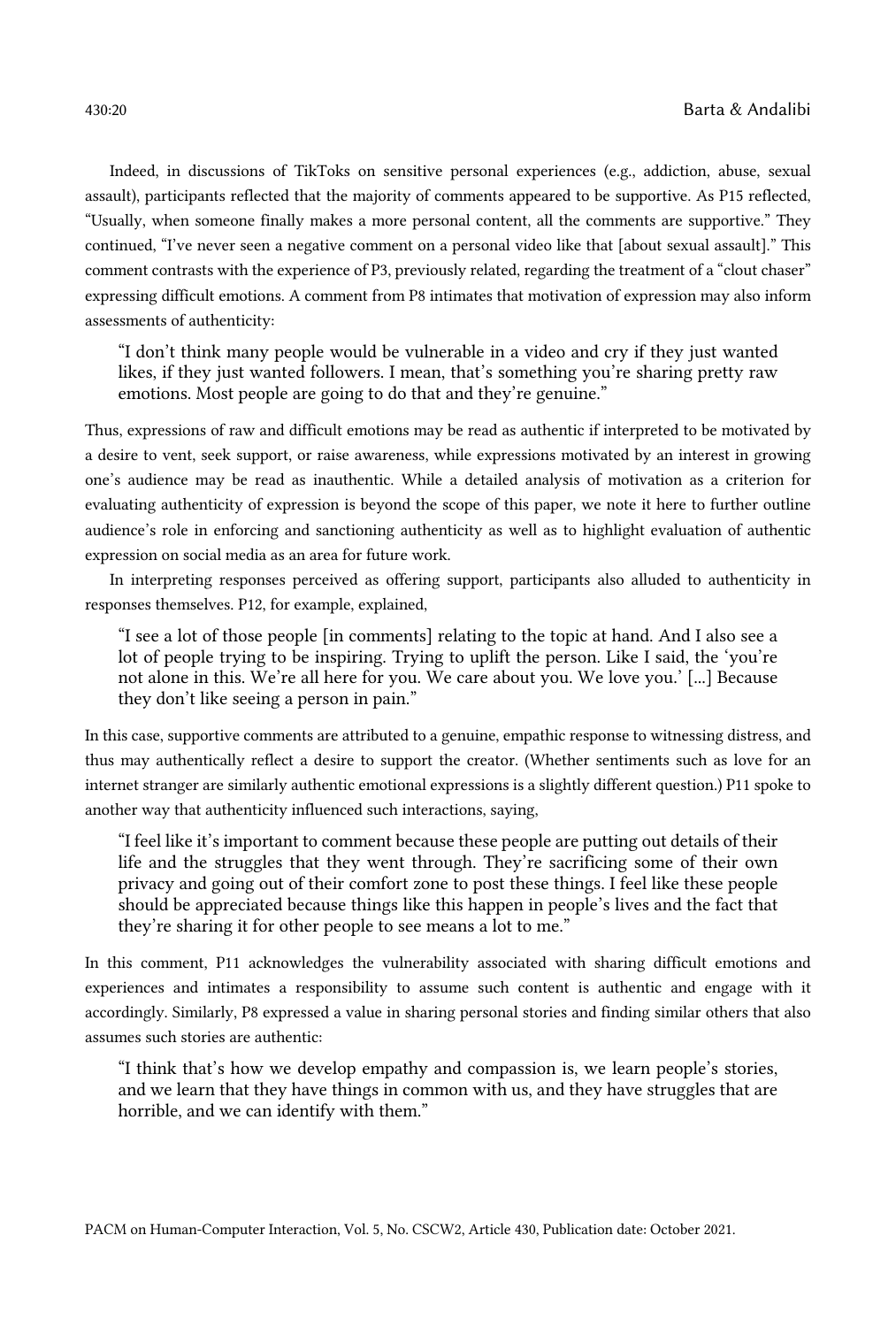In these examples, authentic self-presentation and finding commonalities, including difficult emotions, on TikTok facilitates empathic communication; this connection underscores the potential relationship between normative authenticity and social support.

Although the examples included here contrast with instances of harassment informed by commenters' determinations of in/authentic content, we view the potential for and demonstrated presence of social support on TikTok as encouraging. As P14 summarized, "There's always going to be people who are trolling, A-holes that really think they need to ruin everyone's day. But there's a lot of really pure and good heartfelt comments there too." Indeed, these examples make apparent the viability of strangers as support providers, as well as underscore the role of interactivity (e.g., through comments) in constructing and maintaining normative authenticity, both in policing seemingly inauthentic content and in affirming emotionally raw content as authentic through provision of authentically (i.e., genuinely) supportive comments.

# 5 DISCUSSION

We make the following contributions to the CSCW and social computing literature:

- An in-depth understanding of how the self-presentation norm of authenticity is learned, enacted, and enforced on TikTok
- Identify the sociotechnical affordances that support authenticity as a self-presentation norm on TikTok
- Theorize connections between the construction of authenticity, sharing both positive and difficult emotions, and social support, and providing implications for designing social media to facilitate social support exchange

We argue that the social and material factors of TikTok support authenticity as a self-presentational norm. As a norm, authenticity may result in disinhibited self-presentation that feels authentic to users as well as provide a lens through which to filter self-presentation; we reiterate that "authentic" need not be synonymous with "unfiltered," but note that this is one way authenticity may manifest on TikTok. We also argue that the factors that contribute to normative authenticity also contribute to acceptance of a broader range of emotional expression, particularly difficult emotions, than may be perceived on other social media, such as Instagram. More specifically, we argue that user perceptions and TikTok's own branding of the platform as a space for creativity and "fun" support an overarching attitude of "just be you" that also serves to establish authenticity as a self-presentation norm. TikTok's algorithm and design afford association between content, rather than users, as well as perceptions of anonymity of both oneself and one's audience; these affordances, we argue, facilitate finding similar others (e.g., similar identities or experiences) and may encourage disinhibited communication due to reduction of perceived risk associated with self-expression. These outcomes indicate the potential for TikTok as a site for social support requests and provision, and our findings regarding the comments section as a site of both norm judgment/enforcement and support provision provide further evidence of this potential.

The ability of a particular configuration of social media features, affordances, and norms to support a user's perception that they can be themselves, share difficult emotion, and share interesting or mundane or intimate personal experiences—without a constraining fear of judgment from others—carries remarkable implications for designing technology for social support. In the remainder of this section, we argue that the intersection of three factors—perceived anonymity, association between content, and video modality of TikTok—is an especially fruitful one to consider in this regard. We then consider the limits of normative authenticity and for whom such authenticity is available. Limitations of the present study follow.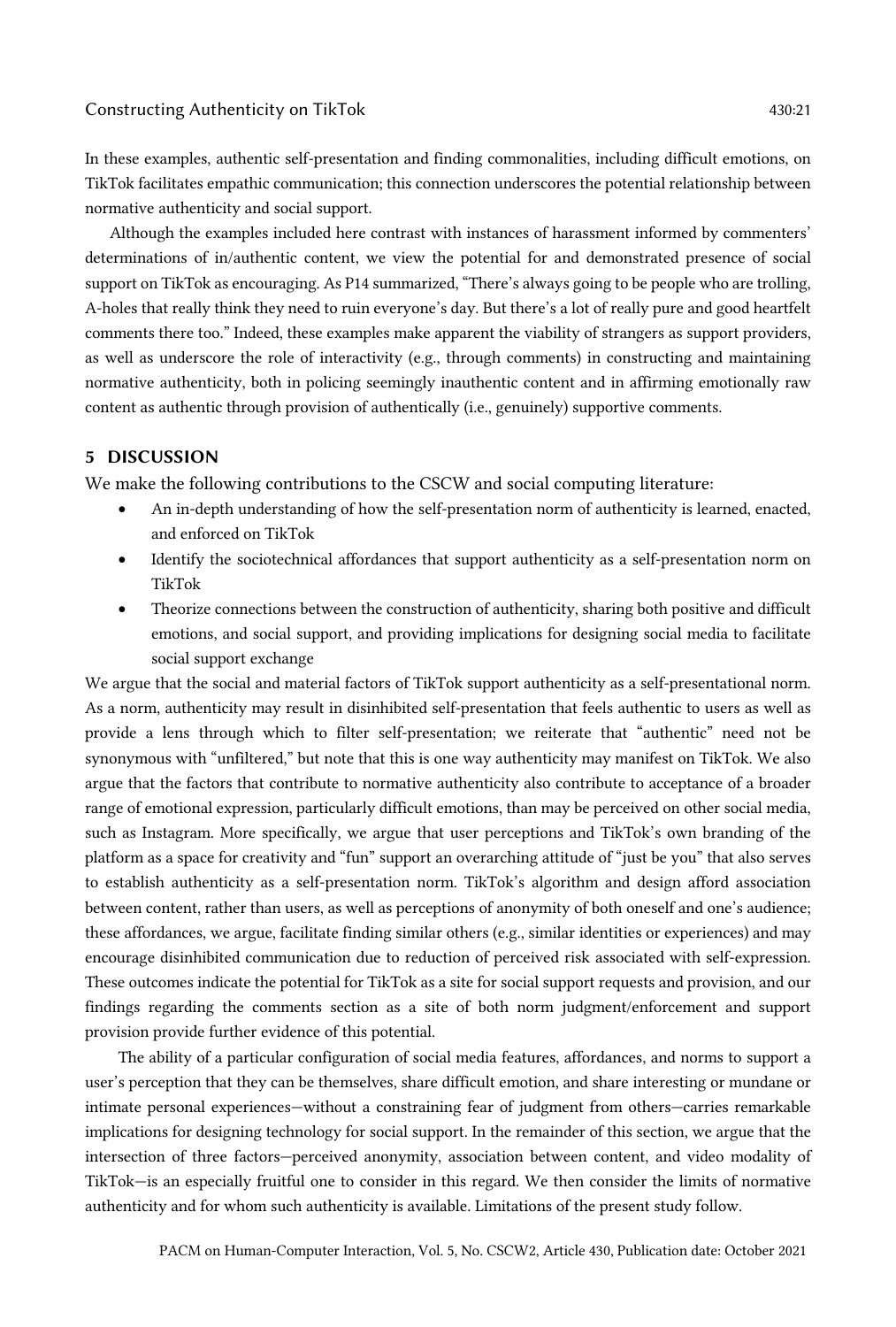# 5.1 Material factors facilitating authenticity and social support

How norms arise from sociomaterial factors of social media platforms is critical to examine regarding authenticity on social media as well as designing spaces intended or used for social support exchange. This study contributes to both bodies of work by 1) identifying user perceptions, platform features, and affordances that work together to create and uphold normative authenticity on TikTok; and 2) mapping the aforementioned factors to social support processes. That norms vary across social media platforms is well established in research literature [57], [75], [88]; we leverage Waterloo et al.'s [80] understanding of social context as composed of social and material factors and an affordances lens to identify specific factors anonymity, association, video modality—and attitudes—"just be you," "fun" content—that contribute to authenticity as social norm. Our findings demonstrate not only the interactions between social and material factors, but also the ways in which affordances may interact with each other. Building on our work, future research could explore these interactions in more depth to present an affordance-based model of norm formation on social media.

Anonymity, both of content creators and of one's audience, potentially affects the intimacy and depth of personal expression and disclosure of personal experiences on TikTok. That is, we argue that anonymity upholds normative authenticity on TikTok by reducing the risks associated with personal expression and disclosure. In online contexts, anonymity has been associated with a disinhibition effect, in which individuals may express themselves more freely and perhaps with more intimacy of depth of disclosure, than in a faceto-face, offline context, if they believe their identity to be anonymous [72]. Furthermore, believing oneself to be anonymous to an audience, or further, as in this case, to an audience of strangers, may lower perceived risks, such as negative judgment, associated with disclosure [5], [72]. As one participant explained, negative consequences arising from TikToks are generally limited to "bad comments." We address this generalization further momentarily. Indeed, both discursive anonymity of oneself and anonymity of one's audience appears to affect risk perception, as strangers who "don't know you" are deemed unable to "judge" you. Consequently, both anonymity of self and anonymity of audience may contribute to the viability of "just be you" as a behavioral guideline on TikTok, and thus uphold authenticity as a self-presentation norm.

We found that association between content, rather than between users, further supports perceived anonymity and upholds "just be you" as an attitude on TikTok. In combination, anonymity (of self and of others) and association between content may facilitate reduced risks associated with expression, finding experientially similar or like-minded others, and potentially encourage empathy in responding to individuals sharing difficult emotions. In this way, association, afforded by network structure and the "For You" page algorithm, and anonymity are mutually influential in affecting perceived risks associated with content sharing, including emotional expression, and by extension, mutually influential in supporting authenticity as a self-presentation norm. We also note that association between content allows users to connect with content on the basis of similar interests or shared experiences, which can provide a basis for social support and empathy [73], [85]. A caveat to this, however, is the notion that anonymity may undermine credibility in support contexts, in that individuals may worry about or be susceptible to taking bad advice or taking a disingenuous suggestion seriously [9]. This risk may be assuaged by a third factor, modality of content.

The video modality of TikTok also interacts with and affects site norms, in that it is common for users to be present in their videos; many TikToks simply consist of a creator facing the camera and speaking directly to an audience. As noted, video may provide "proof" of emotion or experience [32], [70], which may in turn be influential in assessing authenticity. The video modality of TikTok may support a higher degree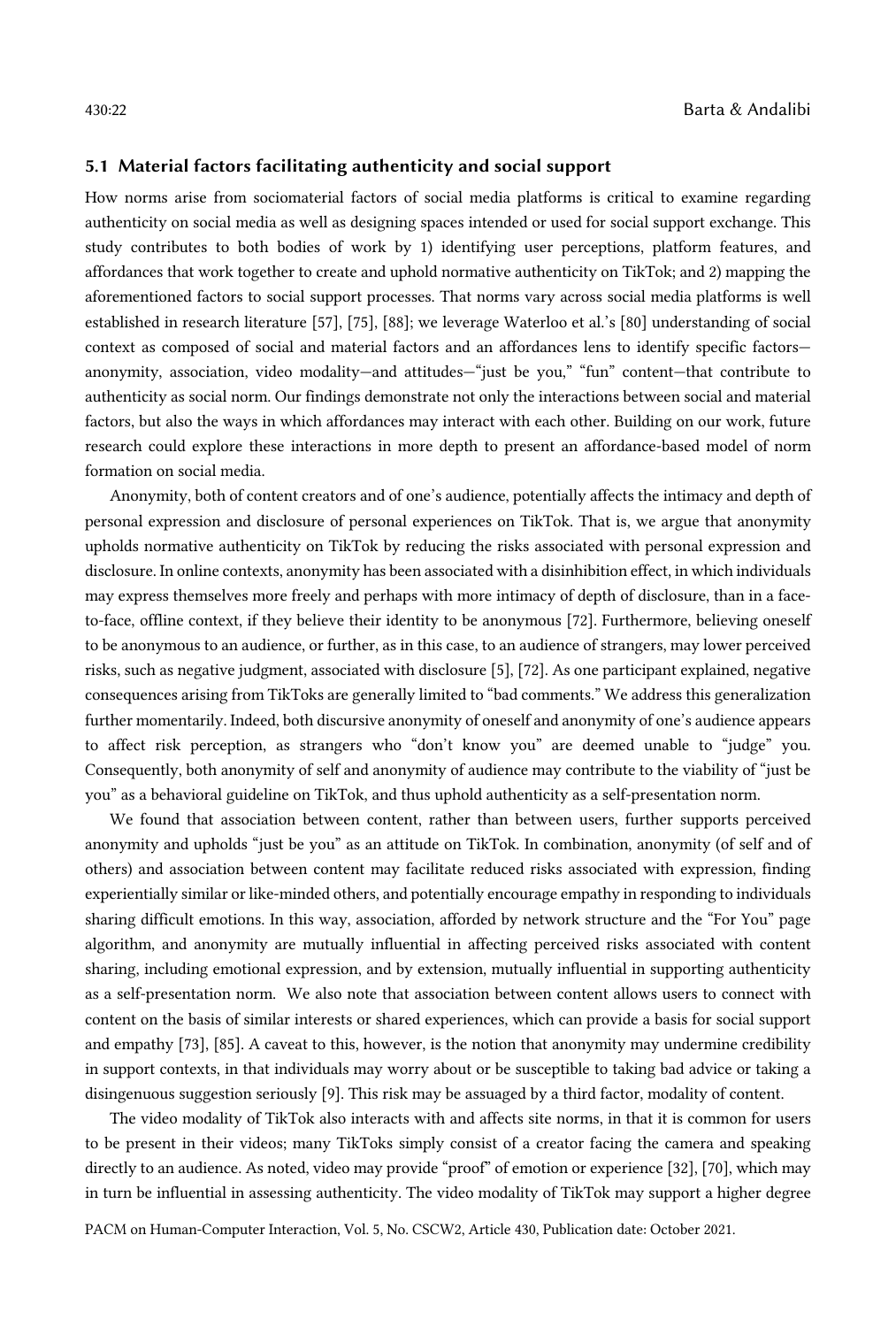of nonverbal cues than other modes of content. This richness potentially supports authentic emotional expression and evaluation thereof by providing dynamic visual evidence of emotional states (e.g., crying), experiences (e.g., scars, hospital), and oneself. As our findings show, this visual evidence may encourage interpretation of such content as authentic as well as facilitate empathic responses and social support provided via comments.

Indeed, video presence that simulates eye contact may also reduce negative disinhibited communication, such as flaming or harassment [48], which may also encourage empathic response to emotional expression. (As participants indicated that comments on TikTok still perpetuated harassment, however, the effects of simulated eye contact via asynchronous video communication on disinhibited communication warrants further study.) By extension, we argue that TikTok may be especially well-suited for *providing* support to viewers via nonverbal immediacy cues in videos. This may be particularly impactful for "lurkers," or those who do not directly engage with content via likes, comments, or messages, as viewing a high-immediacy message may not require direct solicitation of support. These connections warrant further study, as emerging work already indicates the potential of TikTok in effectively communicating other forms of health messages and resources [90].

We conclude that social media that relies on hyper-visual content, such as video; that affords anonymity through features, like pseudonymous usernames, and affordances, like privileging association between content over association between users (which further supports anonymity, within networks); *and* that affords association based on shared experience or similar interest, could facilitate computer-mediated social support in a way that other platforms have less successfully captured. On TikTok, these factors interact with each other as well as with other perceptions of the platform (e.g., youth-oriented, mundane topics) to support authenticity as a self-presentational norm, which in turn appears to challenge (or at least not recreate) emotional sharing norms such as social positivity bias and instead value expression of both positive and difficult emotions.

This study also contributes to the argument that social factors are also design considerations. It supports the idea that social norms can be influential in bounding spaces conducive to disclosure and support seeking. Further research could explore social support exchange on TikTok specifically through an affordance lens, including how exchange might occur outside of the comments field. Further research is also needed to explore the efficacy of masspersonal video messages as vehicles for supportive communication. Additionally, interaction via comments and messages continue to be vexing from a social support design perspective, given the potential of comments as a means of providing emotional and informational support as well as harassment and vitriol. Constraining the visibility of comments, as discussed in our findings, may help in providing a barrier between creators and comments, such that creators may limit their exposure to potentially harmful comments. We suggest that future scholarship on designing digital spaces for social support emphasize the importance of interaction for social support as well as authentic self-presentation, and design mechanisms for interaction with these considerations in mind.

# 5.2 Authenticity and identity

Though not an emphasis of this study, for whom authenticity is available and how authenticity is evaluated remain crucial considerations. Our small sample size limits the generalizability of our findings and restricts our ability to discern if differences in perceptions of authenticity are individual in nature or indicative of broader differences that recreate social biases and marginalization. In other words, what is considered authentic expression, how it is evaluated, and by whom it is evaluated likely differ across communities and social identities, as well as across platforms. Indeed, Haimson and Hoffmann [33] argue that authenticity, as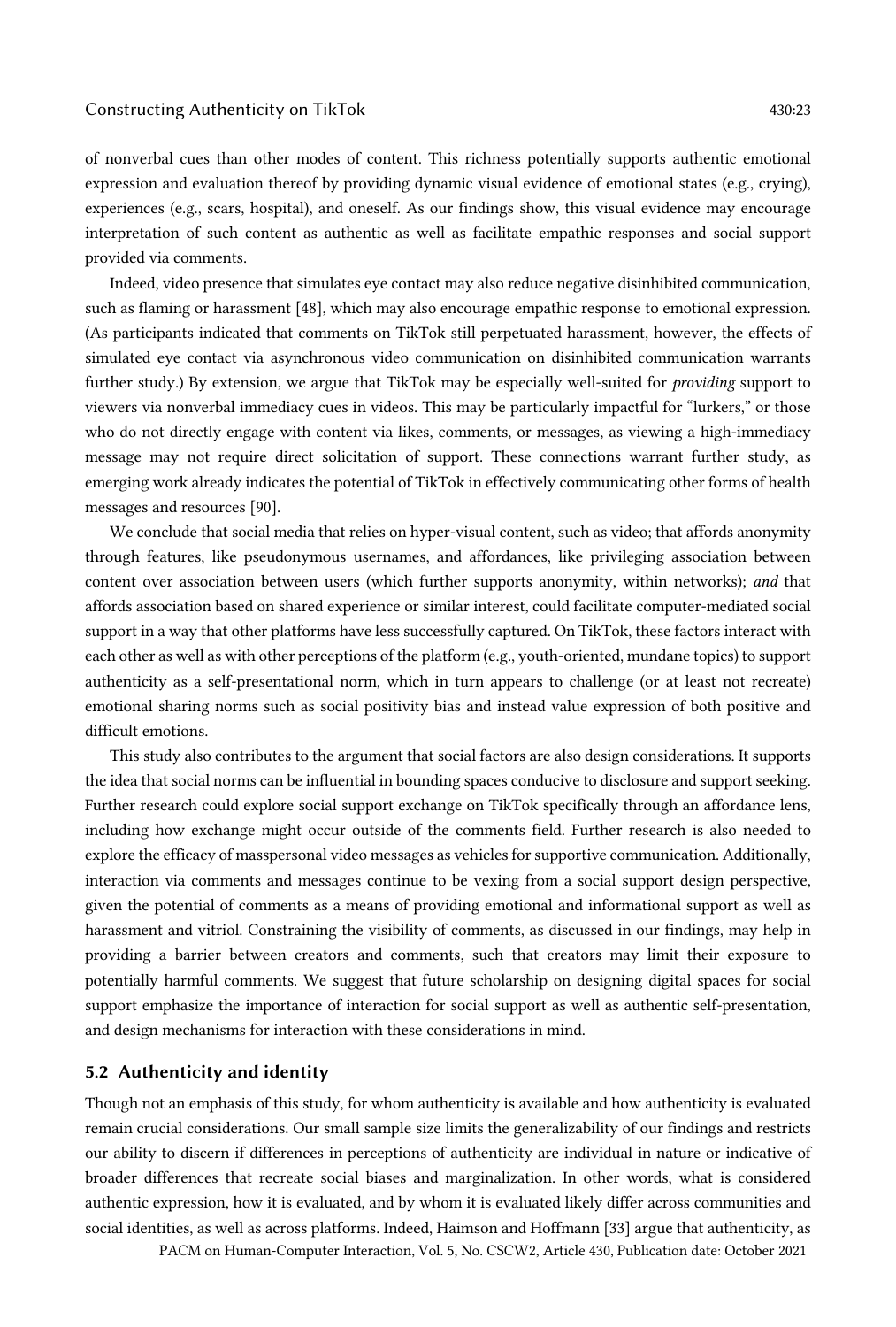it pertains to one's identity on Facebook, is not viable for users with shifting or non-normative identities, such as transgender people and survivors of abuse. Others have argued that while individuals marginalized along axes of race, gender, sexuality, ability, and/or body size [43] or gender and sexuality [69] are able to form solidarity on TikTok, they also face what is referred to as "algorithmic symbolic annihilation" [43] (i.e., how algorithms perpetuate normative narratives about phenomena in which what is accounted for has power, and what is not does not [4]) or similar concepts such as "algorithmic exclusion" [69]. Like all design choices, the policies and features that shape identity expression on social media are political [83]. While our findings do not speak directly to experiences of marginality, the experience related by P3 regarding a "clout chaser" indicates that social evaluation of authenticity (i.e., by other users) is fallible and may rely on imperfect evaluative criteria, such as consistency of expression.

Despite the attitudes expressed by some participants that a negative comment is a minor consequence of content creation, harassment via social media constitutes real harm, often against members of marginalized communities, and this harassment may be facilitated by factors such as anonymity and disinhibited communication [31]. Beyond comment sections, there is a "dark side" to TikTok [44], [81] that also warrants further scholarly consideration. The sociomaterial factors that afford beneficial freedom of emotional expression may similarly afford expression of "authentic" (i.e., reflective of one's beliefs) ideological views (e.g., homophobia, transphobia, sexism, racism, white supremacist attitudes) that pose harm. Relatedly, the association afforded by features such as the "For You" page may contribute to the formation of new social networks that share these views and unintentionally amplify them to the detriment of other users and social groups. In designing spaces for connection and social support, potential consequences such as facilitating authentic expression of hostile ideologies must be taken into account and is an area for future work. This is not to say that designing with authenticity in mind is without merit, but to instead highlight the additional components of platform design and context, such as contend moderation and policy development, that are influential in this regard.

# 5.3 Limitations

In considering how the norm of authenticity is supported by TikTok's features, affordances, and users, this paper takes a narrow view of the platform. There are certainly additional aspects of TikTok that differentiate it from other platforms, such as a young user base, that further shape social norms, expectations, and perceptions of the platform. In other words, the factors we identified may not fully account for the formation and perpetuation of authenticity as a norm of self-expression, and future research could explore the intersections among anonymity, association, and content modality in more depth. We also did not explore a prominent expression norm of TikTok, the mimetic use of "sounds" by multiple users and lip-synching, and how the replicability afforded by this feature affects perceptions of authentic self-expression by the creator and audience. Similarly, content creation mechanisms on TikTok afford editability of videos, such that creators can add effects, transitions, and otherwise alter raw footage for posting. Beyond content modality, modes of storytelling likely also impact expectations and perceptions of authenticity on social media and warrant further scholarly consideration. While generalizability is not the goal of in-depth interview studies, an additional limitation of this study is the small number of interview participants, which limits the generalizability of findings. However, participant responses suggest the potential of TikTok for supportive communication; future research could explore this potential by focusing more explicitly on the myriad communities intentionally engaged in destigmatizing, normalizing, and providing mutual support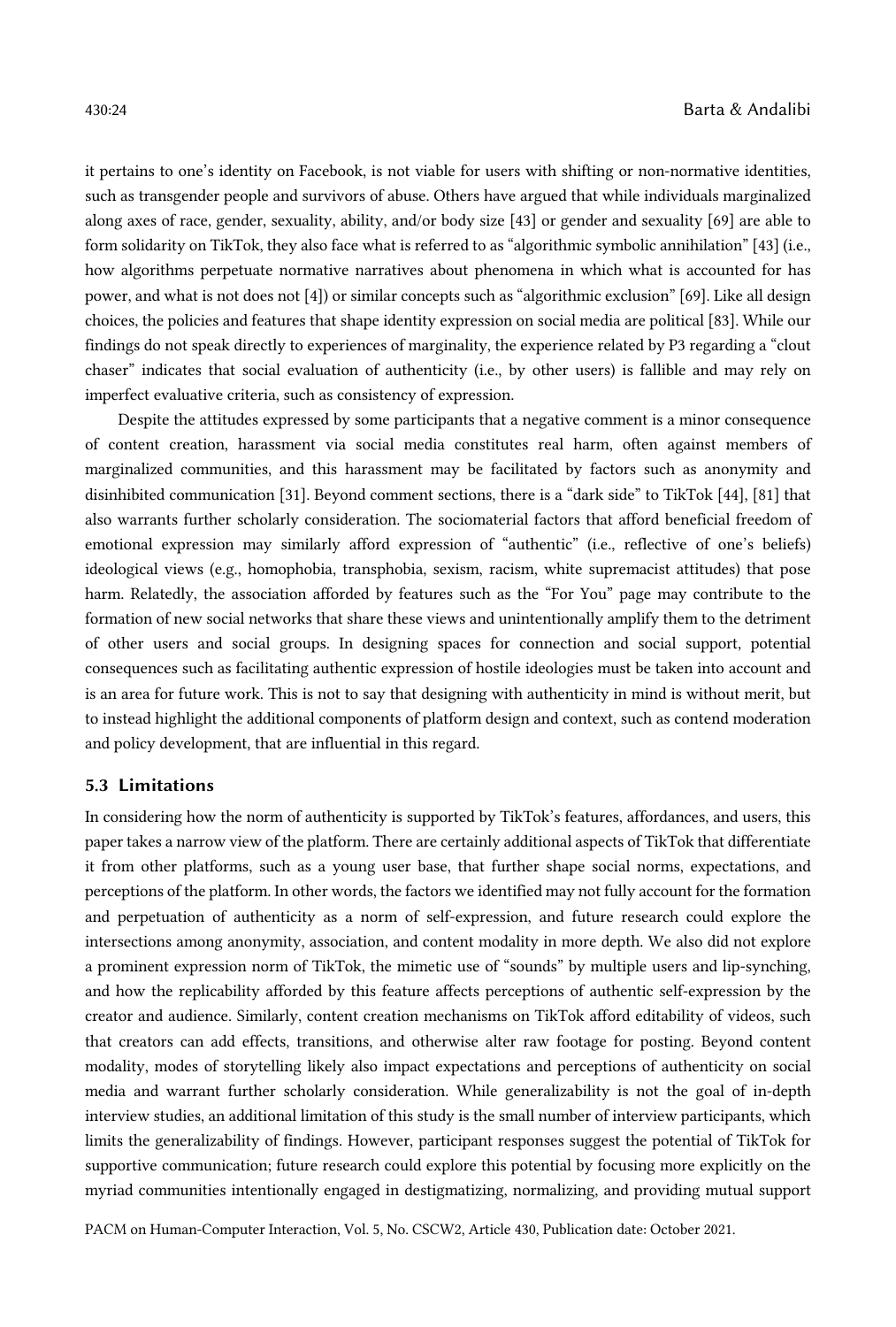for difficult experiences on TikTok. Additionally, we did not differentiate between practices of content creation and consumption; future research could explore the distinctions between user experiences of creating TikTok content and consuming content, and how such practices affect perceptions of norms and social support on the platform. Finally, while experiences of harassment did not surface prominently in our data, we acknowledge that comments on TikTok may also facilitate harm via harassment and interpersonal judgment that may be further impacted (amplified or ameliorated) by the video modality of TikTok and visual identification of content creators. We did not screen participants based on positive or negative experiences on TikTok, but suggest that examining experiences of harassment on TikTok and the role of the affordances we identified in this study is an area for future work.

# 6 CONCLUSION

We draw on users' experiences with TikTok broadly to consider how authenticity, as a self-presentational norm, is learned, constructed, and enacted on TikTok. Drawing on the factors that comprise social context as well as an affordance lens, we identify material factors—the "For You" page, policies allowing pseudonymous usernames, and video modality—and sociotechnical affordances—perceived anonymity (of oneself and one's audience) and association between content—that support normative authenticity on TikTok. We find that these affordances, in combination with a "just be you" attitude, inform user perception of both goofy content and "raw" emotionality as authentic. This range of acceptable emotionality (i.e., from goofy to difficult) suggests that normative authenticity on TikTok may make the platform conducive to both the expression of difficult emotions and experiences leading to social support exchange. Our findings provide preliminary evidence of user comments as a site of norm judgment and sanctioning as well as social support provision. In identifying sociomaterial factors contributing to authenticity on TikTok, this paper illustrates how an affordance lens may be used to trace norm development and perpetuation on social media. We identify avenues for future work, including analysis of how identity and marginality affect perception, judgment, and sanctioning of normative authenticity. We discuss implications of normative authenticity for designing social media for social support.

# ACKNOWLEDGMENTS

We thank the participants of this study for sharing their thoughts and experiences with us. We also thank Nadia Karizat, MSc for her contributions to the study and data collection that informs this paper.

# REFERENCES

- [1] Nazanin Andalibi. 2020. Disclosure, Privacy, and stigma on social media: Examining non-disclosure of distressing experiences. ACM Trans. Comput.-Hum. Interact. 27, 3, Article 18 (June 2020), 43 pages. DOI: Comput.-Hum. Interact. 27, 3, Article 18 (June 2020), 43 pages. DOI: https://doi.org/10.1145/3386600
- [2] Nazanin Andalibi and Andrea Forte. 2018. Announcing pregnancy loss on Facebook: A decision-making framework for stigmatized disclosures on identified social network sites. In *Proceedings of the 2018 CHI Conference on Human Factors in Computing Systems (CHI '18),* April 21–26, 2018, Montreal QC, Canada. ACM, New York, NY, Paper 158, 1–14. DOI: https://doi.org/10.1145/3173574.3173732
- [3] Nazanin Andalibi and Andrea Forte. 2018. Responding to sensitive disclosures on social media. *ACM Trans. Comput.- Hum. Interact.* 25, 6, Article 31 (December 2018), 29 pages. DOI: https://doi.org/10.1145/3241044
- [4] Nazanin Andalibi and Patricia Garcia. 2021. Sensemaking and coping after pregnancy loss: The seeking and disruption of emotional validation online. In *PACM on Human Computer Interaction*, 5, CSCW1, Article 127, April 2021. New York, NY. 31 pages. DOI: https://doi.org/10.1145/3449201
- [5] Nazanin Andalibi, Oliver L. Haimson, Munmun De Choudhury, and Andrea Forte. 2018. Social support, reciprocity, and anonymity in responses to sexual abuse disclosures on social media. A*CM Trans. Comput.-Hum. Interact.,* 25, 5, Article 28 (October 2018), 35 pages. DOI: https://doi.org/10.1145/3234942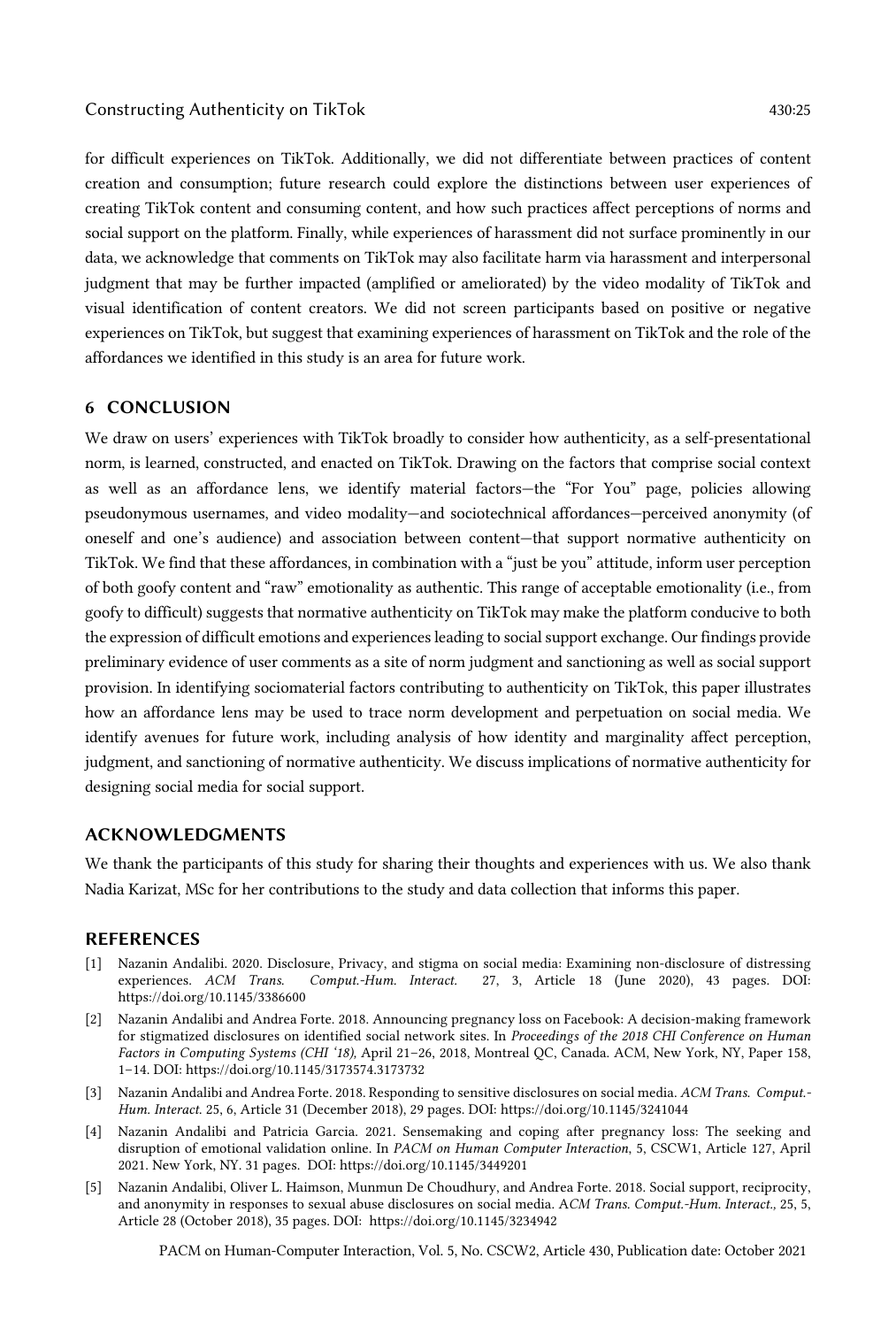- [6] Anonymous. (1998). To reveal or not to reveal: A theoretical model of anonymous communication. *Communication Theory,* 8, 4, 369–475. DOI: https://doi.org/10.1111/j.1468-2885.1998.tb00226.x
- [7] Kristine Ask and Crystal Abidin. 2018. My life is a mess: Self-deprecating relatability and collective identities in the memification of student issues. *Information, Communication & Society,* 21, 6, 834–850. DOI: https://doi.org/10.1080.1369118X.2018.1437204.
- [8] Godfrey T. Barrett-Lennard. 1998. *Carl Rogers' Helping System: Journey and Substance*. Sage, London, UK.
- [9] Kristen Barta. 2019. Reclaiming Publicness in the Face of Sexual Assault: Social Media, Disclosure, and Visibility (Communication). PhD Dissertation. University of Washington, Seattle, WA.
- [10] Joseph B. Bayer, Penny Trieu, and Nicole B. Ellison. 2020. Social media elements, ecologies, and effects. *Annual Review of Psychology,* 71, 471–497. DOI: https://doi.org/10.1146/annurev-psych-010419-050944
- [11] Natalya N. Bazarova, Yoon Hyung Choi, Victoria Schwanda Sosik, Dan Cosley, and Janis Whitlock. 2015. Social sharing of emotions on Facebook: Channel differences, satisfaction, and replies. In *Proceedings of the 2015 ACM International Conference on Computer-Supported Cooperative Work and Social Computing (CSCW '15)*, March 14–18, 2015, Vancouver BC, Canada*.* ACM, New York, NY, 154–164. DOI: https://doi.org/10.1145/2675133.2675297
- [12] Elena Botella. 4 Dec 2019. TikTok admits it suppressed videos by disabled, queer, and fat creators. *Slate*. Retrieved from https://slate.com/technology/2019/12/tiktok-disabled-users-videos-suppressed.html
- [13] Moira Burke, Cameron Mariow, and Thomas Lento. 2009. Feed me: Motivating newcomer contribution in social network sites. In *Proceedings of the SIGCHI Conference on Human Factors in Computing Systems (CHI '09*). ACM, New York, NY, 945–954. DOI: https://doi.org/10.1145/1518701.1518847
- [14] Brant. R. Burleson and Erina L. MacGeorge. 2002. Supportive communication. In *Handbook of Interpersonal Communication*, 3rd ed., Mark L. Knapp and John A. Daly, Eds. Sage, Thousand Oaks, CA, 374–424.
- [15] Caleb T. Carr and Rebecca A. Hayes. 2015. Social media: Defining, developing, and divining. *Atlantic Journal of Communication,* 23, 1, 46–65. DOI: https://doi.org/10.1080/15456870.2015.972282
- [16] Caleb T. Carr, D. Yvette Wohn, and Rebecca A. Hayes. 2016. Like as social support: Relational closeness, automaticity, and interpreting social support from paralinguistic digital affordances in social media. *Computers in Human Behavior,* 62, 385–393. DOI: https://doi.org/10.1016/j.chb.2016.03.087
- [17] Robert B. Cialdini and Melanie R. Trost. 1998. Social influence: Social norms, conformity and compliance. In *The Handbook of Social Psychology*, Daniel T. Gilbert, Susan T. Fiske, and Gardner Lindzey (Eds.). McGraw Hill, Boston, MA, 151–192.
- [18] Jenny L. Davis and James B. Chouinard. 2016. Theorizing affordances: From request to refuse. *Bulletin of Science, Technology & Society,* 36, 4, 241–248. DOI: https://doi.org/10.1177/0270467617714944
- [19] Sofia Dewar, Schinria Islam, Elizabeth Resor, and Niloufar Salehi. 2019. Finsta: Creating "fake" spaces for authentic performance. In *Extended Abstracts of the 2019 CHI Conference on Human Factors in Computing Systems (CHI EA '19*). ACM, New York, NY, Paper LBW1214, 1–6. DOI: https://doi.org/10.1145/3290607.3313033
- [20] Nicole B. Ellison, Lindsay Blackwell, Cliff Lampe, and Penny Trieu. 2016. "'The question exists, but you don't exist with it": Strategic anonymity in the social lives of adolescents. *Social Media and Society,* 2, 4. DOI: https://doi.org/10.1177/2056305116670673
- [21] Nicole B. Ellison and danah m. boyd. (2013). Sociality through social network sites. In *The Oxford Handbook of Internet Studies*. Oxford University Press, Oxford, UK, 151–172.
- [22] Sandra K. Evans, Katy E. Pearce, Jessica Vitak, and Jeffrey W. Treem. 2017. Explicating affordances: A conceptual framework for understanding affordances in communication research. *Journal of Computer-Mediated Communication,* 22, 1, 35–52. DOI: https://doi.org/10.1111/jcc4.12180
- [23] Leon Festinger. (1954). A theory of social comparison processes. *Human Relations,* 7, 2, 117–140. DOI: https://doi.org/10.1177/001872675400700202
- [24] Amanda L. Forest and Joanne V. Wood. 2012. When social networking is not working: Individuals with low selfesteem recognize but do not reap the benefits of self-disclosure on Facebook. *Psychological Science,* 23, 3, 295–302. DOI: https://doi.org/10.1177/0956797611429709
- [25] Jesse Fox and Bree McEwan. 2017. Distinguishing technologies for social interaction: The perceived social affordances of communication channels scale. *Communication Monographs,* 84, 3, 298–318. DOI: https://doi.org/10.1080/03637751.2017.1332418
- [26] Georgia Gaden and Delia Dumitrica. 2015. The "real deal": Strategic authenticity, politics and social media. *First Monday,* 20, 1 (January 2015). DOI: https://doi.org/10.5210/fm.v20i1.4985
- [27] Dawn R. Gilpin, Edward T. Palazzolo, and Nicholas Brody. 2010. Socially mediated authenticity. *Journal of Communication Management,* 14, 3, 258–278. DOI: https://doi.org/10.1108/13632541011064526
- [28] Barney G. Glaser and Ansel L. Strauss. 1967. The Discovery of Grounded Theory: Strategies for Qualitative Research.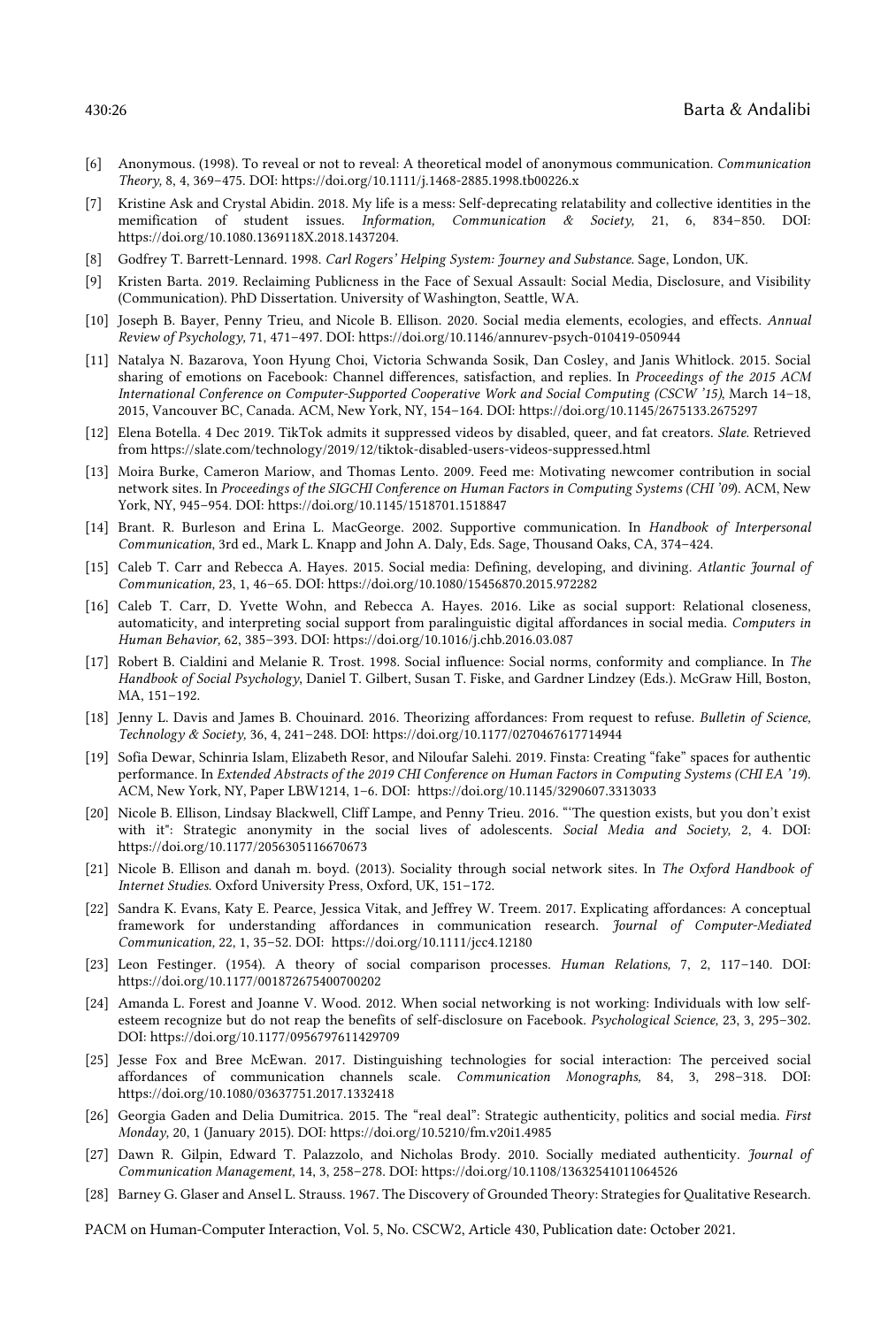Aldine, Chicago, IL.

- [29] Daena J. Goldsmith. 2004. *Communicating Social Support*. Cambridge University Press, Cambridge, UK.
- [30] Mark S. Granovetter. 1973. The strength of weak ties. *American Journal of Sociology,* 78, 6, 1360–1380. Retrieved from https://www.jstor.org/stable/2776392
- [31] Kishonna L. Gray. 2012. Intersecting oppressions and online communities: Examining the experiences of women of color in Xbox Live. *Information, Communication and Society,* 15, 3, 411–428. DOI: https://doi.org/10.1080/1369118X.2011.642401
- [32] Gabrielle Grow and Janelle Ward. 2013. The role of authenticity in electoral social media campaigns. *First Monday,*  18, 4 (April 2013). DOI: https://doi.org/10.5210/fm.v18i4.4269
- [33] Oliver L. Haimson and Anna Lauren Hoffmann. 2016. Constructing and enforcing "authentic" identity online: Facebook, real names, and non-normative identities. *First Monday*, 21, 6 (June 2016). DOI: https://doi.org/10.5210/fm.v21i6.6791
- [34] Hanno Hardt. 1993. Authenticity, communication, and critical theory. *Critical Studies in Mass Communication,* 10, 1, 49–69. DOI: https://doi.org/10.1080/15295039309366848
- [35] Rebecca A. Hayes, Caleb T. Carr, and Donghee Yvette Wohn. 2016. One click, many meanings: Interpreting paralinguistic digital affordances in social media. *Journal of Broadcasting and Electronic Media,* 60, 1, 171–187. DOI: https://doi.org/10.1080/08838151.2015.1127248
- [36] Natalie Ann Hendry. 2020. Young women's mental illness and (in-)visible social media practices of control and emotional recognition. *Social Media + Society,* 6, 4. DOI: https://doi.org/10.1177/2056305120963832
- [37] Eren E. Hollenbaugh and Marcia K. Everett. 2013. The effects of anonymity on self-disclosure in blogs: An application of the online disinhibition effect. *Journal of Computer-Mediated Communication,* 18, 3, 283–302. DOI: https://doi.org/10.1111/jcc4.12008
- [38] Martin Holt and Christine Griffin. 2003. Being gay, being straight and being yourself. *European Journal of Cultural Studies,* 6, 3, 404–425. DOI: https://doi.org/10.1177/13675494030063008
- [39] How TikTok recommends videos #ForYou. 18 June 2020. TikTok. Retrieved from https://newsroom.tiktok.com/enus/how-tiktok-recommends-videos-for-you
- [40] Harry M. Johnson. 1960. *Sociology: A Systematic Introduction*. Harcourt, Brace and World, New York, NY.
- [41] Katrina P. Jongman-Sereno and Mark R. Leary. 2019. The enigma of being yourself: A critical examination of the concept of authenticity. *Review of General Psychology,* 23, 1, 133–142. DOI: https://doi.org/10.1037/gpr0000157
- [42] Akane Kanai. 2019. On not taking the self seriously: Resilience, relatability and humour in young women's Tumblr blogs. *European Journal of Cultural Studies,* 22, 1, 60–77. DOI: https://doi.org/10.1177/1367549417722092.
- [43] Nadia Karizat, Dan Delmonaco, Motahare Eslami, and Nazanin Andalibi. 2021. Algorithmic folk theories and identity: How TikTok users co-produce knowledge of identity and engage in algorithmic resistance. In *Proceedings of the 24th ACM Conference on Computer-Supported Cooperative Work and Social Computing (CSCW '21).* October 23– 27, held virtually. ACM, New York, NY, 26 pages.
- [44] Melanie Kennedy. 2020. "If the rise of the TikTok dance and e-girl aesthetic has taught us anything, it's that teenage girls rule the internet right now": TikTok celebrity, girls and the Coronavirus crisis. *European Journal of Cultural Studies,* 23, 6, 1069–1076. DOI: https://doi.org/10.1177/1367549420945341
- [45] Michael. H. Kernis and Brian. M. Goldman. 2006. A multicomponent conceptualization of authenticity: Theory and research. *Advances in Experimental Social Psychology*, 38, 6, 283–357. DOI: https://doi.org/10.1016.S0065- 2601(06)38006-9
- [46] Robert E. Kraut and Paul Resnick. 2011. Building Successful Online Communities: Evidence-based Social Design. MIT Press, Cambridge, MA.
- [47] Venla Kuuluvainen and Pekka Isotalus. 2015. Words and beyond: Members' experiences of the supportive communication and helping mechanisms of Al-Anon groups. *Journal of Groups in Addiction & Recovery,* 10, 3, 204– 223. DOI: https://doi.org/10.1080/1556035X.2015.1066725
- [48] Noam Lapidot-Lefler and Azy Barak. 2012. Effects of anonymity, invisibility, and lack of eye-contact on toxic online disinhibition. *Computers in Human Behavior,* 28, 2, 434–443. DOI: https://doi.org/10.1016/j.chb.2011.10.014
- [49] Mark R. Leary. 1996. Self-presentation: Impression Management and Interpersonal Behavior. Westview Press, Boulder, CO.
- [50] Mark R. Leary and June Price Tangney. 2003. The self as an organizing construct in the behavioral and social sciences. In *Handbook of Self and Identity,* Mark R. Leary and June Price Tangney (Eds.). Guilford Press, New York, NY, 3–14.
- [51] Thomas R. Lindlof and Bryan C. Taylor. 2011. *Qualitative Communication Research Methods* (3rd ed). Sage, Los Angeles, CA.
- [52] Eden Litt. 2012. Knock, knock. Who's there? The imagined audience. *Journal of Broadcasting and Electronic Media,*  56, 3, 330–345. DOI: https://doi.org/10.1080/08838151.2012.705195
- PACM on Human-Computer Interaction, Vol. 5, No. CSCW2, Article 430, Publication date: October 2021 [53] Bingjie Liu and Jin Kang. 2017. Publicness and directedness: Effects of social media affordances on attributions and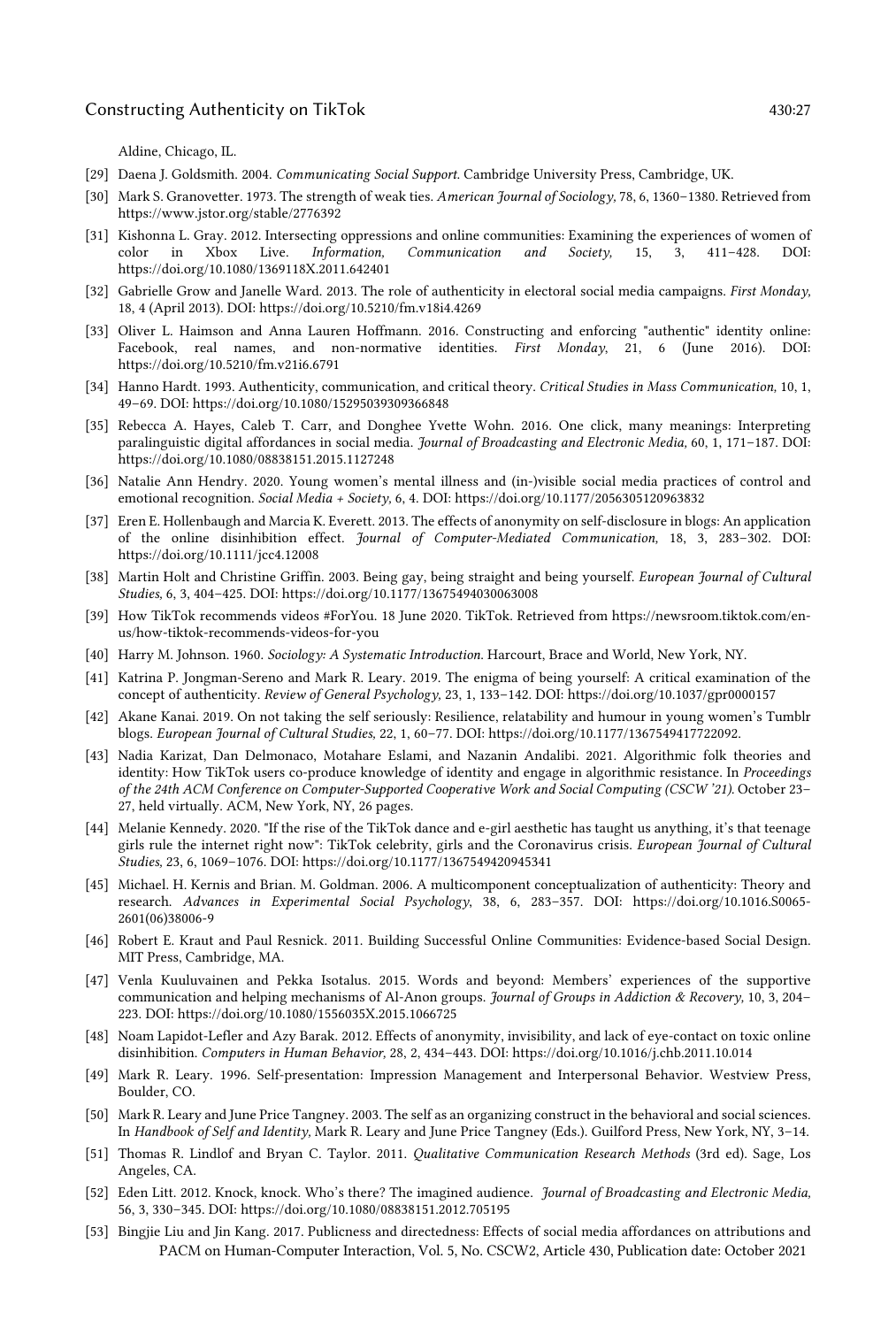social perceptions. *Computers in Human Behavior,* 75, 70–80. DOI: https://doi.org/10.1016/j.chb.2017.04.053

- [54] Xiao Ma, Nazanin Andalibi, Louise Barkhuus, and Mor Naaman. 2017. "People are either too fake or too real": Opportunities and challenges in tie-based anonymity. In *Proceedings of the 2017 CHI Conference on Human Factors in Computing Systems (CHI '17*), May 6–11, 2017, Denver, CO. ACM, New York, NY, 1781–1793. DOI: https://doi.org/10.1145/3025453.3025956
- [55] Alice E. Marwick and danah boyd. 2010. "I tweet honestly, I tweet passionately": Twitter users, context collapse, and the imagined audience. *New Media and Society*, 13, 1, 114–133. DOI: https://doi.org/10.1177/1461444810365313
- [56] Megan McCluskey. 22 July 2020. Black TikTok creators say their content is being suppressed. *Time*. Retrieved from https://time.com/5863350/tiktok-black-creators/
- [57] Caitlin McLaughlin and Jessica Vitak. 2012. Norm evolution and violation on Facebook. *New Media and Society,* 14, 2, 299–315. DOI: https://doi.org/10.1177/1461444811412712
- [58] Kembrew McLeod. 1999. Authenticity within hip-hop and other cultures threatened with assimilation. *Journal of Communication,* 49, 4, 134–150. DOI: https://doi.org/10.1111/j.1460-2466.1999.tb02821.x
- [59] Juan-Carlos Molleda. 2010. Authenticity and the construct's dimensions in public relations and communication research. *Journal of Communication Management,* 14, 3, 223–236. DOI: https://doi.org/10/1108/13632541011064508
- [60] Our mission. 2020. *TikTok*. Retrieved from https://www.tiktok.com/about?lang=en
- [61] William Foster Owen. 1985. Metaphor analysis of cohesiveness in small discussion groups. *Small Group Research,* 16, 3, 415–424. DOI: https://doi.org/10.1177/0090552685163011
- [62] Tom Postmes, Russell Spears, and Martin Lea. 2000. The formation of group norms in computer-mediated communication. *Human Communication Research,* 26, 3, 341–371. DOI: https://doi.org/10.1111/j.1468- 2958.2000.tb00761.x
- [63] Hua Qian and Craig R. Scott. 2007. Anonymity and self-disclosure on weblogs. *Journal of Computer-Mediated Communication,* 12, 4, 1428–1451. DOI: https://doi.org/10.1111/j.1083-6101.2007.00380.x
- [64] Leonard Reinecke and Sabine Trepte. 2014. Authenticity and well-being on social network sites: A two-wave longitudinal study on the effects of online authenticity and the positivity bias in SNS communication. *Computers in Human Behavior,* 30, 95–102. DOI: https://doi.org/10.1016/j.chb.2013.07.030
- [65] Greg Roumeliotis, Yingzhi Yang, Echo Wang, and Alexandra Alper. 1 Nov. 2019. Exclusive: U.S. opens national security investigation into TikTok - sources. *Reuters*. Retrieved from https://www.reuters.com/article/us-tiktokcfius-exclusive/exclusive-u-s-opens-national-security-investigation-into-tiktok-sources-idUSKBN1XB4IL
- [66] Lauren Scissors, Moira Burke, and Steven Wengrovitz. 2016. What's in a like?: Attitudes and behaviors around receiving likes on Facebook. In *Proceedings of the 19th ACM Conference on Computer-Supported Cooperative Work & Social Computing (CSCW '16*), ACM, New York, NY, 1501–1510. DOI: https://doi.org/10.1145/2818048.2820066
- [67] Susie Scott. (2004). Researching shyness: A contradiction in terms? *Qualitative Research,* 4, 1, 91–105. DOI: https://doi.org/10.1177/1468794104041109
- [68] Kennon M. Sheldon, Richard M. Ryan, Laird J. Rawsthorne, and Barbara C. Ilardi. 1997. Trait self and true self: Crossrole variation in the big-five personality traits and its relations with psychological authenticity and subjective wellbeing. *Journal of Personality and Social Psychology,* 73, 6, 1380–1393. DOI: https://doi.org/10/1037/0022-3514.73.6.1380
- [69] Ellen Simpson and Bryan Semaan. 2020. For you, or for "you"?: Everyday LGBTQ+ encounters with TikTok. *Proc. ACM Hum.-Comput. Interac.*, 4, CSCW3, Article 252 (December 2020), 34 pages. DOI: https://doi.org/10.1145/3432951
- [70] Susan Sontag. 1977. *On Photography*. Farrar, Straus and Giroux, United Kingdom.
- [71] Anselm Strauss and Juliet Corbin. 1994. Grounded theory methodology—an overview. In *Handbook of Qualitative Research*, Norman K. Denzin and Yvonna S. Lincoln (Eds). Sage, Thousand Oaks, CA, 273–285.
- [72] John Suler. 2004. The online disinhibition effect. *Cyberpsychology and Behavior,* 7, 3, 321–326. DOI: https://doi.org/10.1089/1094931041291295
- [73] Peggy A. Thoits. 2011. Mechanisms linking social ties and support to physical and mental health. *Journal of Health and Social Behavior,* 52, 2, 145–161. DOI: https://doi.org/10.1177/0022146510395592
- [74] Jeffrey W. Treem, and Paul M. Leonardi. 2012. Social media use in organizations: Exploring the affordances of visibility, editability, persistence, and association. *Communication Yearbook,* 36, 143–189. DOI: https://doi.org/10.2139/ssrn.2129853
- [75] Suvi Uski and Airi Lampinen. 2016. Social norms and self-presentation on social network sites: Profile work in action. *New Media and Society,* 18, 3, 447–464. DOI: https://doi.org/10.1177/1461444814543164
- [76] Sonya Utz. 2011. Social network site use among Dutch students: Effects of time and platform. In *Networked Sociability and Individualism: Technology for Personal and Professional Relationships,* Francesca Comunello (Ed.), IGI Global, 103– 125*.* DOI: https://doi.org/10.4018/978-1-61350-338-6.ch006